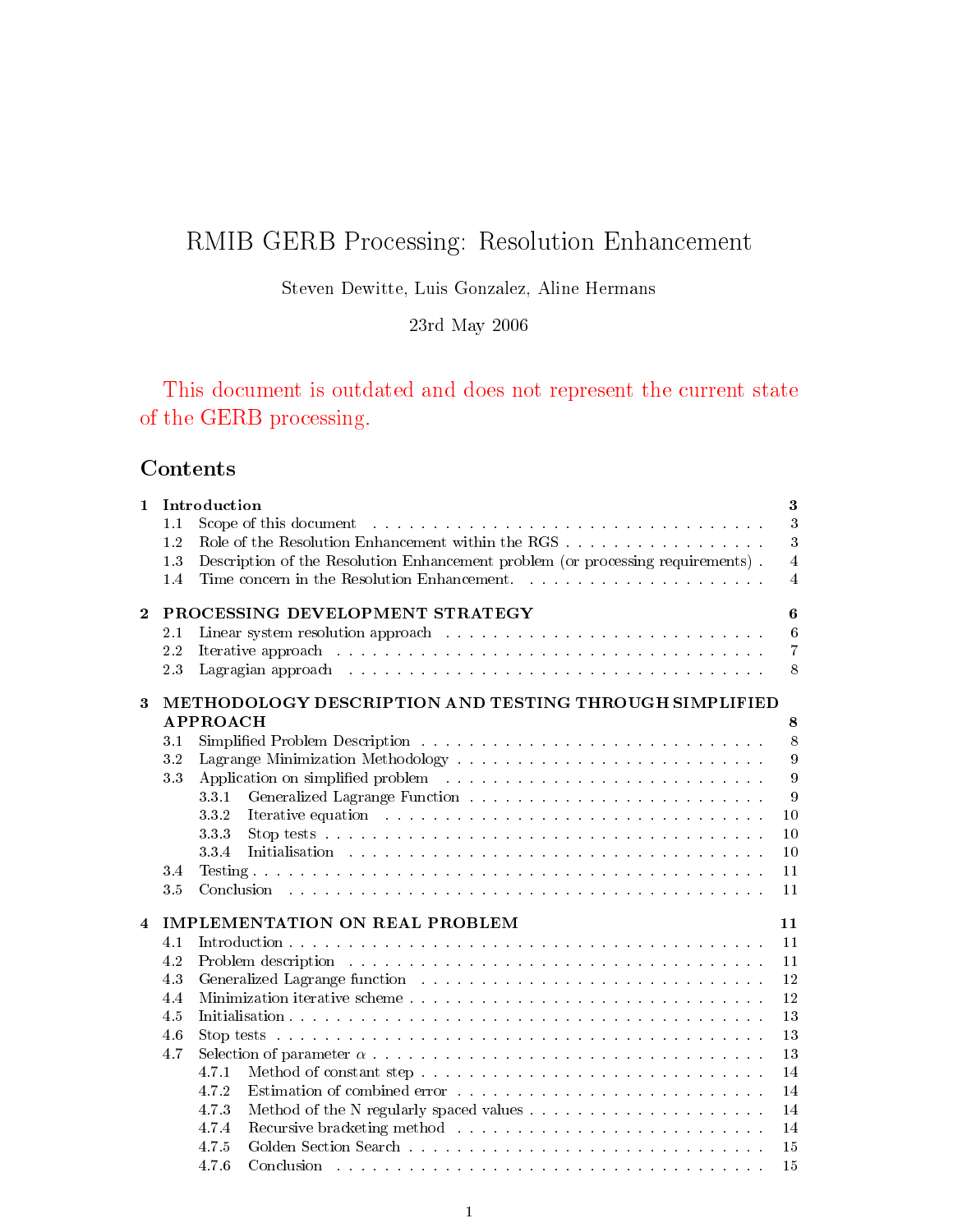|    | Royal Meteorological Institute                                                                                                                                                                                                                                                                                                             | MSG-RMIB-GE-TN-003                     |
|----|--------------------------------------------------------------------------------------------------------------------------------------------------------------------------------------------------------------------------------------------------------------------------------------------------------------------------------------------|----------------------------------------|
|    | of Belgium<br><b>GERB</b>                                                                                                                                                                                                                                                                                                                  | Version 2                              |
|    | 4.8<br>4.9<br>Method of the conjugated gradient (or Flechter and Reeves method)<br>4.9.1<br>4.9.2<br>493<br>4.10 Algorithm scheme contains and all the set of the set of the set of the set of the set of the set of the set of the set of the set of the set of the set of the set of the set of the set of the set of the set of the set | 15<br>16<br>16<br>16<br>16<br>17<br>18 |
| 5  | <b>Resolution Enhancement averaged at SEVIRI time</b><br>5.1<br>5.2                                                                                                                                                                                                                                                                        | 18<br>18<br>18                         |
|    | A Program structure description                                                                                                                                                                                                                                                                                                            | 20                                     |
| В  | Testing on simplified approach                                                                                                                                                                                                                                                                                                             | 20                                     |
| C. | Testing on real problem                                                                                                                                                                                                                                                                                                                    | 20                                     |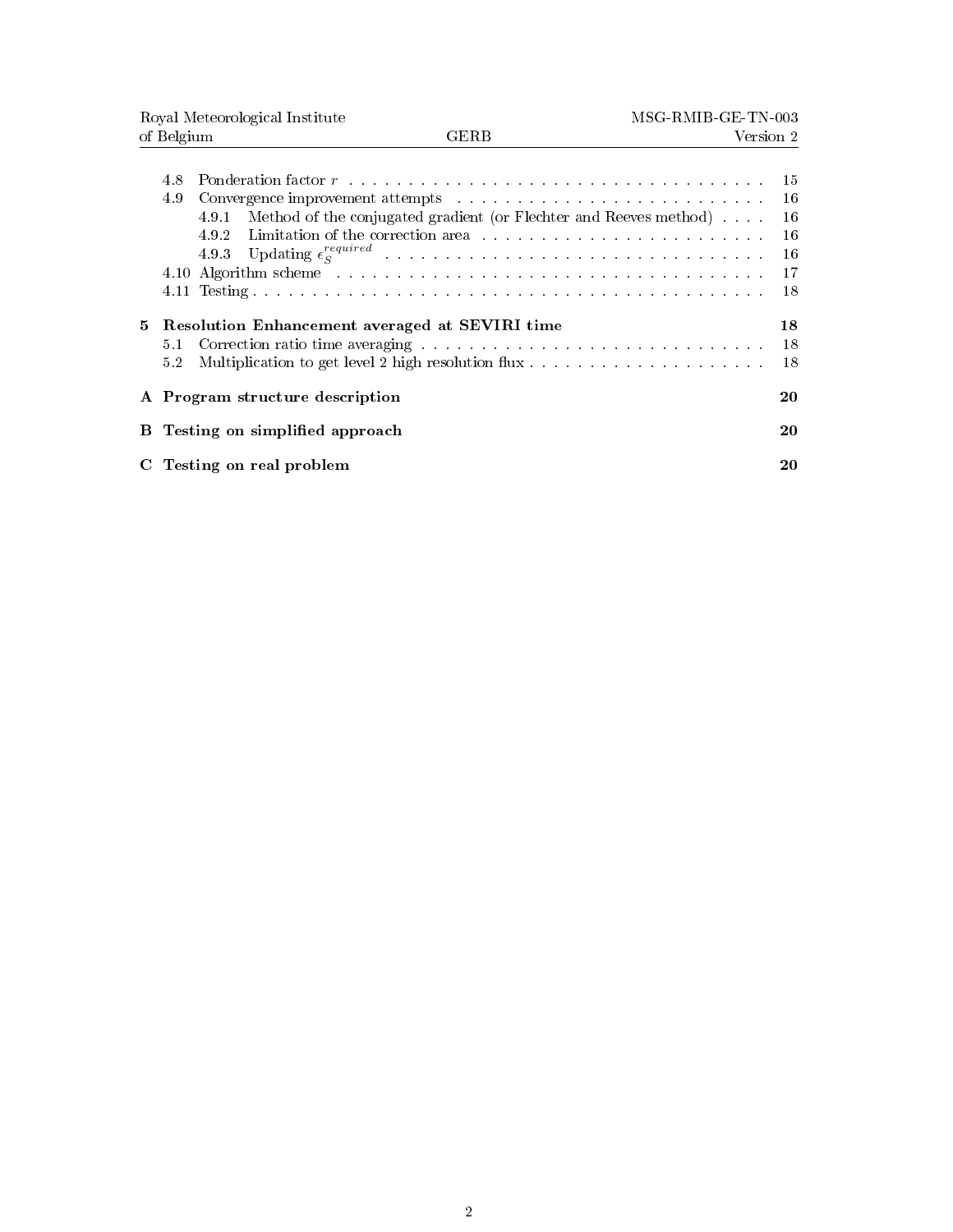

Figure 1: Division into susbsystems of the RMIB GERB Processing. The three blocks 'RGS SEVIRI Processing', 'RGS GERB Processing' and 'RGS Resolution Enhancement' are executed in sequential order.

## 1 Introduction

### 1.1 Scope of this document

This document gives a development strategy overview of the subsystem "Resolution Enhancement" of the RMIB part of the GERB Ground segment Processing (RGP), and describes briefly the final implementation.

Final implementation based on several tests on simulated and real Eumetsat images, is described in annexes.

### 1.2 Role of the Resolution Enhancement within the RGS

The RMIB part of the GERB ground segment consists in total of three subsytems: 'RMIB SEVIRI procesing', 'RMIB GERB processing' and 'Resolution Enhancement', to be executed in sequential order. An RGP overview is described in more detail indocument MSG-RMIB-GE-TN-0004[4]. See also figure 1.

The subsytem 'RGS SEVIRI Processing' has as input full resolution SEVIRI spectrally narrowband radiances and as output SEVIRI pixel resolution ltered radiance estimates and broadband unfiltered estimates. Those outputs are referred to as 'high resolution SEVIRI based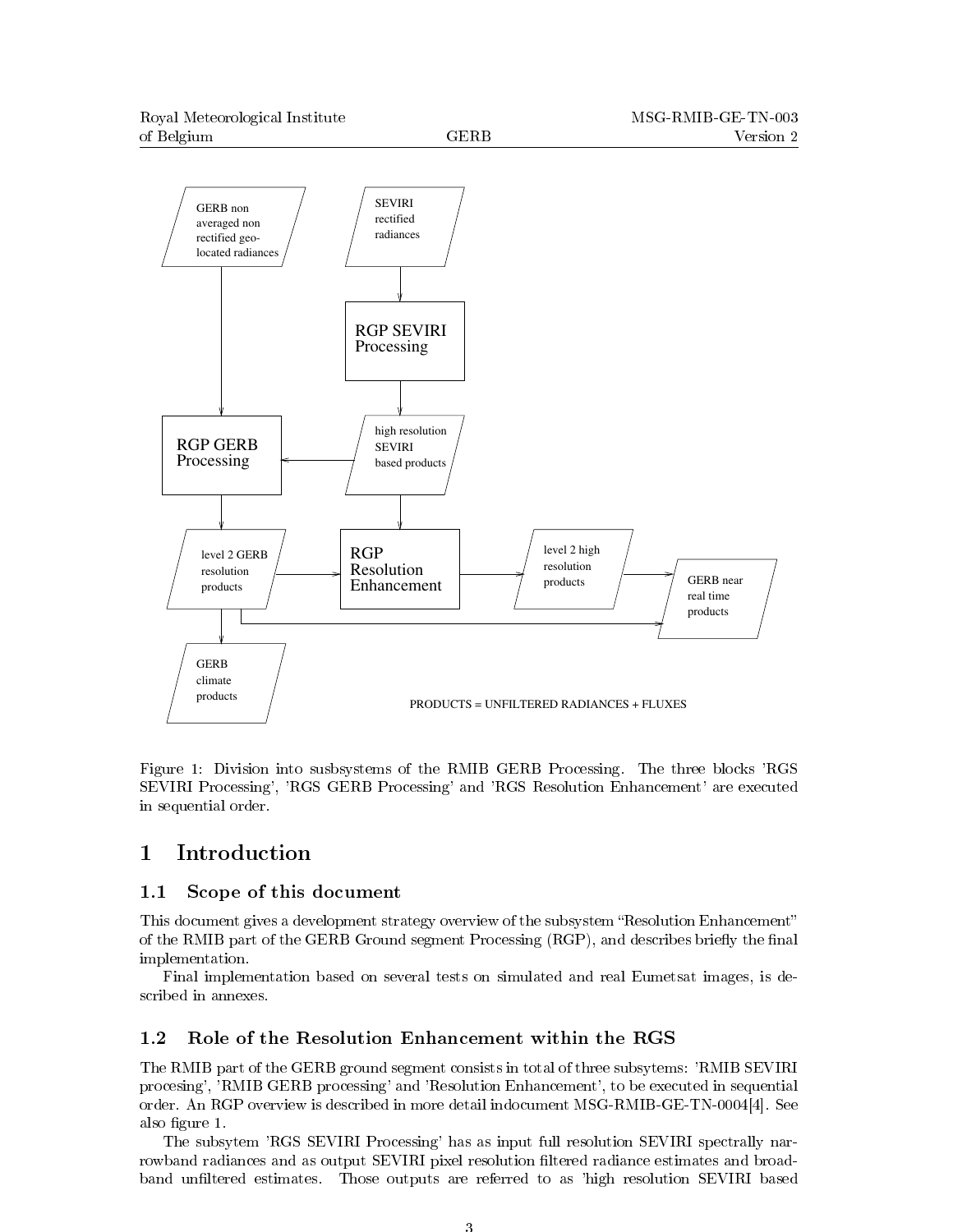products'[?][6][7].

The subsystem 'RGS GERB Processing' has as input the GERB measured filtered broadband radiances as well as the high resolution SEVIRI based products, and as output GERB broadband unfiltered fluxes. Those outputs are referred to as 'level  $2 \text{ GERB}$  resolution fluxes'[5].

The subsystem ' Resolution Enhancement' has as input the high resolution SEVIRI based flux estimates and the level 2 GERB resolution fluxes and as output high resolution fluxes that are compatible with the level  $2$  GERB resolution fluxes. Those outputs are referred to as 'level  $2$  high resolution fluxes'.

### 1.3 Description of the Resolution Enhancement problem (or processing requirements)

The purpose of the RE process is to enhance the level 2 GERB fluxes resolution  $(GxG=256x256$ pixels) to the high resolution SEVIRI (SxS=1233x1233 pixels) by use of SEVIRI fluxes estimation. Let's denote :

- 1.  $\widetilde{F}_{HR}(i, j)$  the high resolution SEVIRI based flux estimates, issued from the subsytem 'RGS SEVIRI Processing', and defined at each SEVIRI pixel (i,j),
- 2.  $F_{LR}^{L2}(x,y)$ the low resolution GERB L20-product flux, issued from the subsystem'RGS GERB Processing', and defined at each GERB pixel  $(x, y)$ ,
- 3.  $P<sup>d</sup>(i, j)$  the Point Spread Function (PSF) at pixel (i,j) for detector d.

In an ideal case, the down sampling of the high resolution measurement, weightened by the PSF, should reproduce the low resolution measurement. We should have :

$$
F_{LR}^{L2}(x,y) = \sum_{i_{xy}} \sum_{j_{xy}} [P^d(i,j) \widetilde{F}_{HR}(i,j)]
$$

where  $i_{xy}, j_{x,y}$  sweep the PSF area  $({x-P,x+P}$  and  ${y-P,y+P}$ ).

In reality this equality is not verified, because the calibration quality, and the scanning time interval, of both instruments, GERB and SEVIRI, are different.

Forgetting time correlation problem that will be discussed in the next section1.4, the main aim of the RE processing will be to find correction factor  $cS(i, j)$  to the high resolution SEVIRI based flux estimates  $\widetilde{F}_{HR}(i, j)$ , so that the integration of the corrected flux estimates does reproduce the low resolution GERB L20-product flux  $F_{LR}^{L2}(x,y)$ . We would like to satisfy, at each GERB pixel  $(x, y)$ , the condition :

$$
F_{LR}^{L2}(x,y) = \sum_{i_{xy}} \sum_{j_{xy}} [P^d(i,j) \, cS(i,j) \, \widetilde{F}_{HR}(i,j)]
$$

These conditions can be seen as G<sup>2</sup>linear equations (one for every low resolution pixel(x,y)) in the S<sup>2</sup>unknowns  $cS(i, j)$  (one unknown for every high resolution pixel (i,j)). Clearly, this set of equations has more than one possible solution. In order to obtain a practical solution, different strategy were designed (see section 2).

#### 1.4 Time concern in the Resolution Enhancement.

GERB and SEVIRI instruments do not scan Earth neither at the same time intervals, nor in the same way. The GERB instrument takes 2 images of the Earth (1 Short Wave and 1 Total Wave) each 5 minutes 14 secondes, columns by columns, while SEVIRI instrument scans Earth, 3 lines by 3 lines, each 15 minutes. Consequently, scanning time according to SEVIRI based data  $F_{HR}(i, j)$  and GERB based data  $F_{LR}^{L2}(x, y)$  are different. It's necessary to temporally match these data before any comparison or combination. Since we decide to execute the core of the Resolution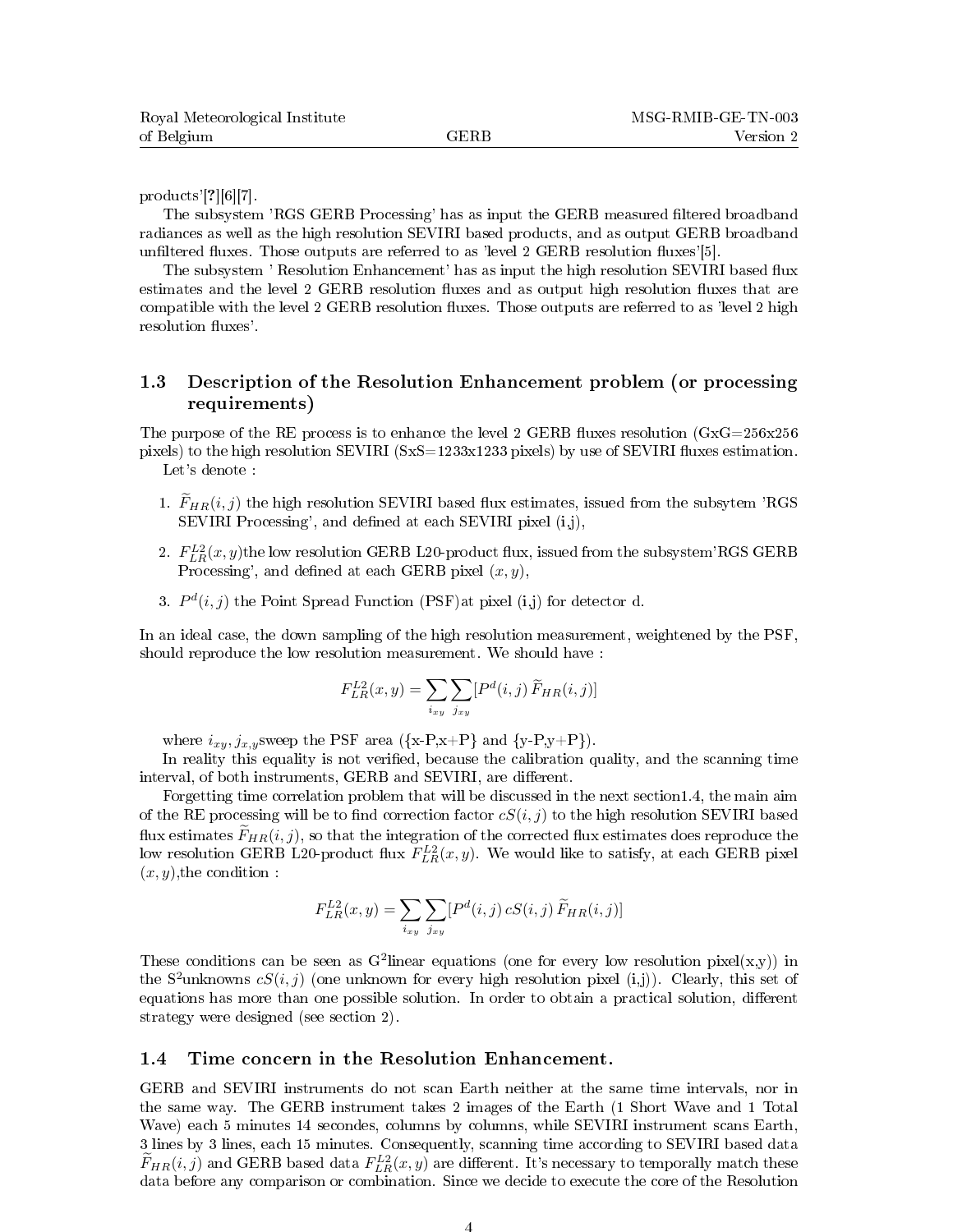| Royal Meteorological Institute |      | MSG-RMIB-GE-TN-003 |
|--------------------------------|------|--------------------|
| of Belgium                     | GERB | Version 2          |

Enhancement at GERB acquisition time, this core process will be preceeded and followed by time matching operations.(see next scheme)

First, SEVIRI data are interpollated at GERB acquisition time  $t = t_G$ .

Secondly, the main job of the resolution enhancement, the estimation of correction factor is computed at GERB acquisition time.

Third, in order to produce a final output according to SEVIRI acquisition time, a weighted average for a 15 minutes interval centered on the SEVIRI acquisition time  $t<sub>S</sub>$ , is worked out. Actually, only the correction factor is averaged, and then multiplied to the high resolution SEVIRI based flux estimation at SEVIRI acquisition time  $t<sub>S</sub>$ . So the resulting corrected high resolution flux is a 'snapshot' flux instead of a real average flux.



- First, SEVIRI data are interpollated at GERB acquisition time  $t = t_G$ .
- Secondly, the main job of the resolution enhancement, the estimation of correction factor is computed at GERB acquisition time.
- Third, in order to produce a final output according to SEVIRI acquisition time, a weighted average of the correction factor for a 15 minutes interval centered on the SEVIRI acquisition time  $t_S$ , is worked out.
- Finally, corrected (or level 2) high resolution flux according to SEVIRI acquisition time is obtained from multiplication of the time averaged correction factor by the input high resolution SEVIRI based flux estimation.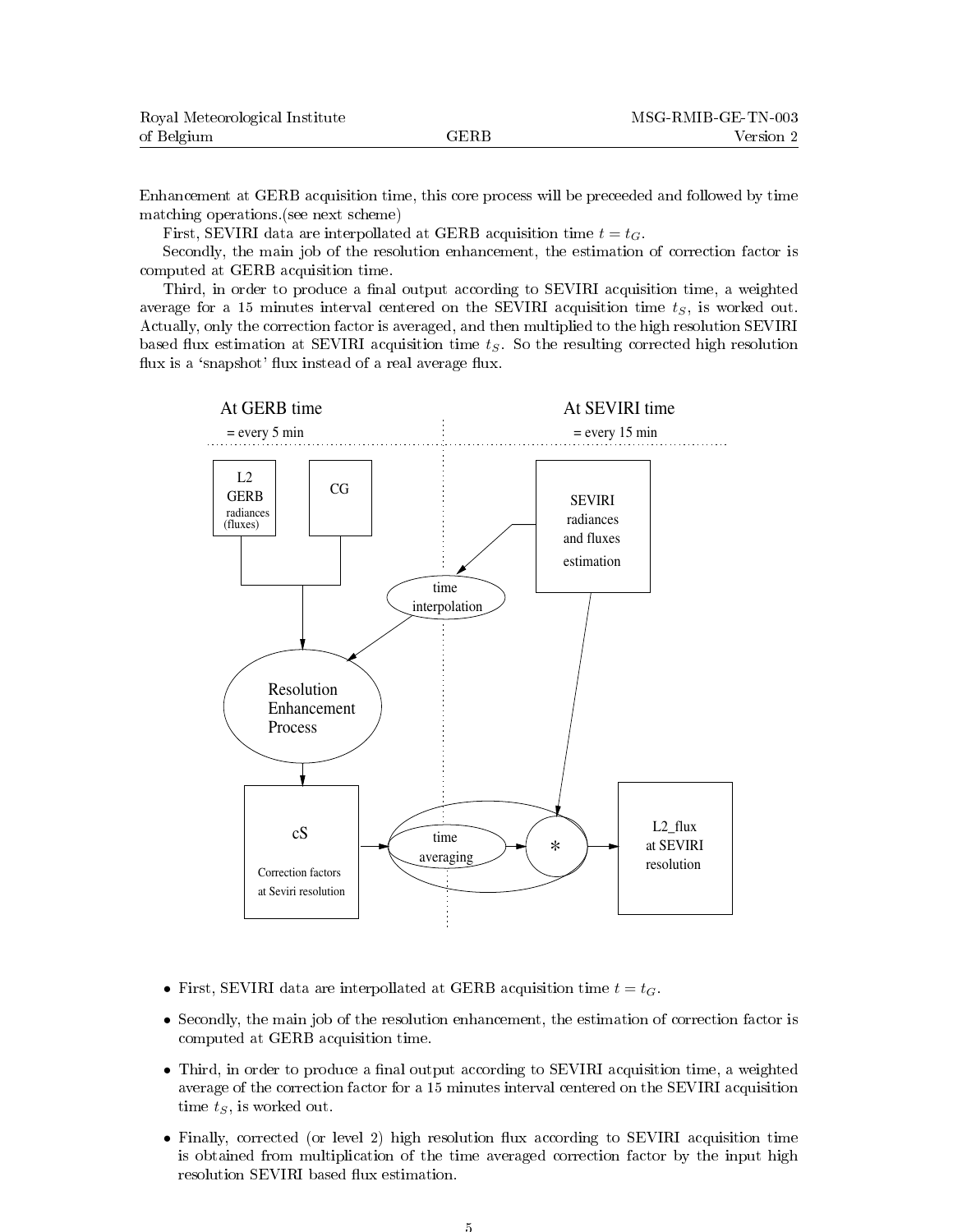

Actually, time interpolation of SEVIRI based flux estimation at SEVIRI time to GERB time is already computed and saved on disk in the subsystem "RMIB GERB processing". This step is, then, out of concern in the RE subsystem.

We think more practical to divide the RE subsystem in 2 processes :

- 1. The first process is the core of the Resolution Enhancement system, described in section4, and will give as output the high (or SEVIRI) resolution correction factor at GERB time :  $cS(i, j, t^g)$ .
- 2. The second process, described in section 5, will average these estimations at GERB time to SEVIRI time, and then compute the final output, the L2 high resolution corrected flux averaged at SEVIRI time  $F_{HR}^{L2}(i, j, t^s)$ .

## 2 PROCESSING DEVELOPMENT STRATEGY

#### 2.1 Linear system resolution approach

The first resolution approach is to convert conditions1.3 into a set of G<sup>2</sup> equations in G<sup>2</sup> unknowns. Following this idea, we introduce,  $CG(x, y)$ , one unknown correction factor per GERB pixel  $(x, y)$ . And we impose as extra condition on the high resolution correction factors  $cS(i, j)$  they are interpolated values of the low resolution correction factors  $CG(x, y)$ :

$$
cS(i,j) = \sum_{k=1}^{3} I_{\Delta}(i,j,x_k,y_k) \, CG(x_k,y_k) = \sum_{x'} \sum_{y'} I_{\Delta}(i,j,x',y') \, CG(x',y')
$$

As a baseline, we use a triangular geolocation-based interpolation function :  $I_{\Delta}(i, j, x', y')$ .

More precisely, correction factor at SEVIRI pixel (i,j) is an interpolation of correction factor values at 3 GERB pixels  $((x', y') = (x_k, y_k) \text{ with } k = 1, 2, 3)$  surrounding, in geolocation terms, the considered SEVIRI pixel. The 3 GERB pixels  $((x_k, y_k) \text{ with } k = 1, 2, 3)$  are chosen among 5 GERB pixels : the closest (in geolocation terms) pixel, and its 4 direct neighbours. (see fig 2)

Substituting the extra condition in the undetermined set of equations, we obtain a linear system of G<sup>2</sup> equations in the G<sup>2</sup> unknowns  $CG(x, y)$ .

$$
F_{LR}^{L2}(x,y) = \sum_{i_{xy}} \sum_{j_{xy}} \left[ P^d(i,j) \left( \sum_{x'} \sum_{y'} I_{\Delta}(i,j,x',y').CG(x',y') \right) \widetilde{F}_{HR}(i,j) \right]
$$

This set of equations can be written in matrix form as  $F = MC$ , where F is the vector of elements  $F_{LR}^{L2}(x,y)$ , C is the vector of elements  $CG(x,y)$ , and M is the matrix of elements :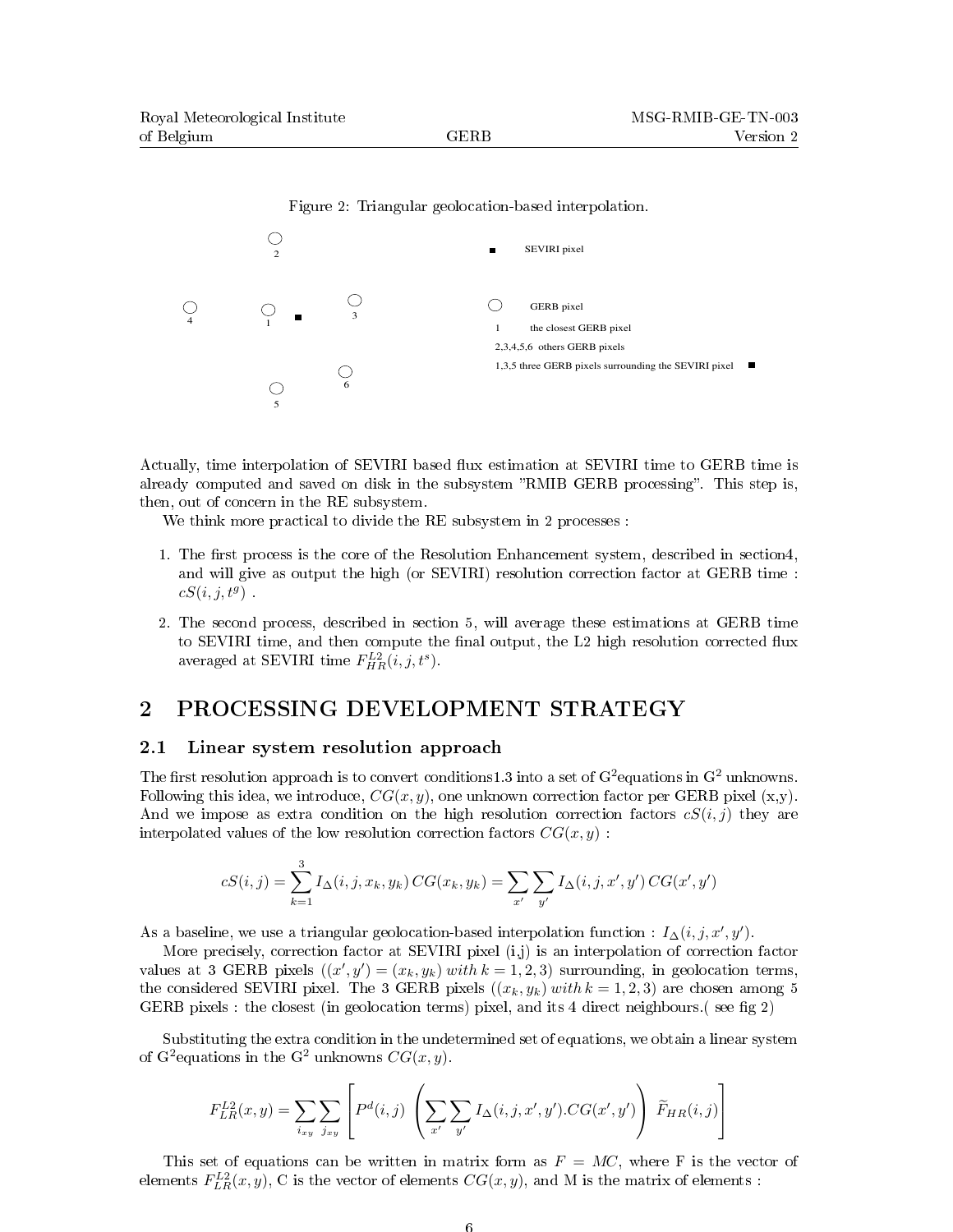$$
M[(x,y),(x',y')] = \sum_{i_{xy}} \sum_{j_{xy}} \left[ P^d(i,j) I_{\Delta}(i,j,x',y') \widetilde{F}_{HR}(i,j) \right]
$$

From a theoretical point of view, the vector C can be obtained by inverting M matrix :  $C =$  $M^{-1}F$ 

Once the low resolution factors  $CG(x, y)$  are known, the high resolution factor  $cS(i, j)$  can be calculated using interpolation relation 2.1.

But from a practical point of view, full storage and explicit inversion of matrix M ( of size  $256^2 * 256^2 > 4.10^9$ ) is unconceivable.

Looking forward to the M coefficients, we remark M is a matrix with a diagonal band structure. The resolution of  $C = M^{-1}F$  seen as a diagonal system of linear equations, using LU decomposition [2], was tested at lower scale (i.e. with  $G<sup>2</sup> = 4000$  unknowns). The computing time, of about 30 minutes at this lower scale, demonstrates us extrapolation to real scale system is barely conceivable.

As an alternative approach, we will try to compute the corrections  $CG(x, y)$  and  $cS(i, j)$  by an iterative process.

#### 2.2 Iterative approach

Aiming to solve the linear system  $F = MC$  by avoiding explicit inversion of matrix M, a iterative approach is followed. At the k'th step of the iteration one has the approximations  $CG(x, y) \cong$  $CG^{(k)}(x, y)$  and  $cS(i, j) \cong cS^{(k)}(i, j)$ 

Condition 1.3 can be re-written in terms of the sum of the current approximation plus a needed extra correction :

$$
F_{LR}^{L2}(x,y) = \sum_{i} \sum_{j} [P^{d}(i,j) \, cS^{(k)}(i,j) \, \widetilde{F}_{HR}(i,j)] + \sum_{i} \sum_{j} [P^{d}(i,j) \, \left( cS(i,j) - cS^{(k)}(i,j) \right) \, \widetilde{F}_{HR}(i,j)]
$$

Let's assume :

 $cS(i_{xy}, j_{xy}) = \sum_{k=1}^{3} I_{\Delta}(i, j, x_k, y_k) CG(x_k, y_k) \cong CG(x, y)$ where  $(x, y)$  is the GERB pixel where the condition is considered. The needed extra correction can be developed ;  $\sum_{i_{xy}} \sum_{j_{xy}} [P^d \left( cS - cS^{(k)} \right) \widetilde{F}_{HR}]$ 

=  $(CG(x, y) - CG^{(k)}(x, y)) \sum_{i_{xy}} \sum_{j_{xy}} [P^d(i, j) \widetilde{F}_{HR}(i, j)]$ <br>After substitution, we find the iteration equation :

$$
CG^{(k+1)}(x,y) = CG^{(k)}(x,y) + \frac{F_{LR}^{L2}(x,y) - \sum_{i} \sum_{j} [P^d(i,j) \, cS^{(k)}(i,j) \, \widetilde{F}_{HR}(i,j)]}{\sum_{i} \sum_{j} [P^d(i,j) \, \widetilde{F}_{HR}(i,j)]}
$$

The iteration recipe is as follows :

- 1. Start with  $CG^{(0)}(x, y)$  and  $cS^{(0)}(i, j)$ = interpolation of the  $CG^{(0)}(x, y)$ .
- 2. Apply the iteration equation 2.2 to calculate  $CG^{(k+1)}(x, y)$  from  $CG^{(k)}(x, y)$  and  $cS^{(k)}(i, j)$ .
- 3. Calculate  $cS^{(k+1)}(i, j)$  by interpolating  $CG^{(k+1)}(x, y)$ .
- 4. Repeat the second and the third step until convergence criterion is reached.

Two iterative schemes were developed and tested, but have given the same disappointing results: In the first algorithm, there is not storage of M matrix. The corrected flux convolution is explicitely computed, at each iteration, for every GERB point. In the second algorithm, the M coefficient are calculated and stored before the first iteration, then iterative correction of vector  $C$ , using pre-conditioning matrix method, try to reach a better C estimation.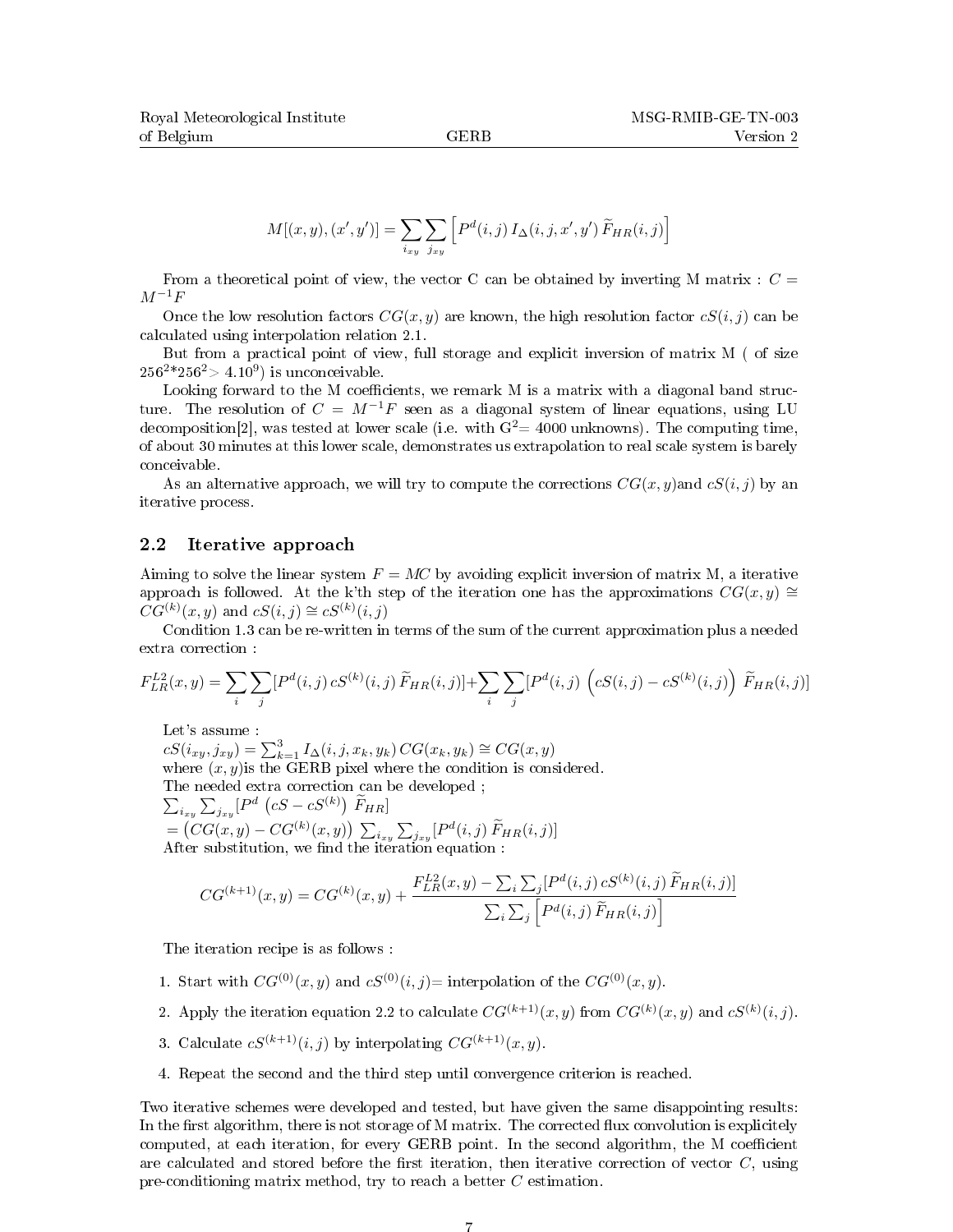| Royal Meteorological Institute |      | MSG-RMIB-GE-TN-003 |  |
|--------------------------------|------|--------------------|--|
| of Belgium                     | GERB | Version 2          |  |

For both algorithm, the iterations stop criterion is to reduce the maximal error on correlation condition 1.3 below 1% :

$$
MAX_{x,y} \left| F_{LR}^{L2}(x,y) - \sum_{i_{xy}} \sum_{j_{xy}} [P^d(i,j) \, cS(i,j) \, \widetilde{F}_{HR}(i,j)] \right| < 0.01
$$

Tested on simulated images (of size 900x900 for SEVIRI and 64x64 for GERB), these algorithms lead to good results if the PSF area is smaller than 14 SEVIRI pixels, i.e. if there is not overlapping of the influence of the low resolution factor  $CG(x, y)$  to the high resolution factor  $cS(i, j)$ . But, for PSF area of side size bigger than 14 (tested with 41), both iterative scheme versions start with reducing error during the firsts iterations, then diverge dangerously, far from the  $1\%$  error requirement. Unfortunately, for the real GERB image, the PSF area overlaps more than one GERB geolocation.

#### 2.3 Lagragian approach

As the two first approaches were unsucceeful, we will try to design the Resolution Enhancement problem as Generalised Lagrange function to minimise under 'm' constraints. This approach is, first, described and tested on simplified problem (see section 3). Successfull results encourage us to implement the Lagragian methods on full or "real" problem (see section  $4$ )

## 3 METHODOLOGY DESCRIPTION AND TESTING THROUGH SIMPLIFIED APPROACH

#### 3.1 Simplied Problem Description

For the methodology explanation, only a simplied version of the problem is considered. It is expected that the essential features of the problem have been taken into account in order to allow extrapolation to the real problem.

The original data are two images: a high resolution image (HRI) and a low resolution image (LRI). The LRI is a low resolution version of the HRI. The two images are related by the simple window average:

$$
L(x,y) = \frac{1}{(2N_c+1)(2N_l+1)} \sum_{k=-N_l,\dots,N_l,l=-N_c,\dots,N_c} c(xS_l+k,yS_c+l)H(xS_l+k,yS_c+l) \tag{1}
$$

where  $N_c$  ( $N_l$ ) is the window half-height (half-width),  $S_l$  ( $S_c$ ) is the sampling distance between lines (columns) and c is a correction factor that is unknown.

The correction factors c are unknown and have to be determined. They are not unique since the problem is underdetermined (only one equality equation of type  $1$  for  $S_c{*}S_l$  correction factors $^1$ ). So additional features must be added to define what can be considered as a good solution. Constraints in order to have a smooth correction image will be shown to be a good candidate. As simple smoothing constraints:

$$
\frac{1}{2} \sum_{i,j} (c(i,j) - \frac{1}{8} \sum_{k,l=-1,\dots,1 \neq \{0,0\}} c(i+p, j+q))^2
$$
 (2)

This constraints means that a correction factor must be the mean of its 8 neighbours. The solution of this kind of constraints is a linear variation of the correction factors.

<sup>&</sup>lt;sup>1</sup>The solution is trivial if the windows are not over-lapping. It is always considered that the windows overlap.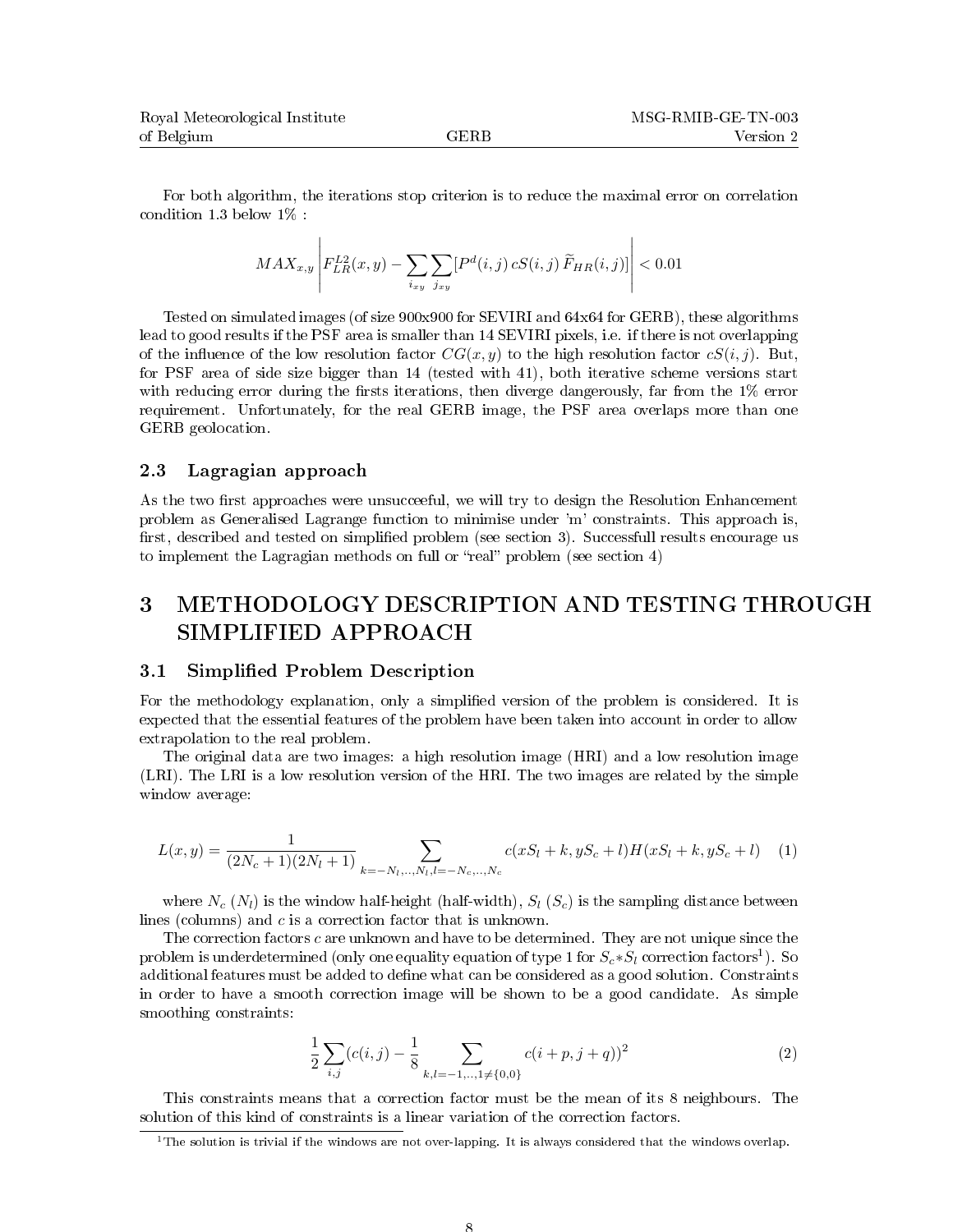#### 3.2 Lagrange Minimization Methodology

Let  $f(x)$  a function to minimise under m constraints  $q_i(x) = 0$ . This problem can be numerically solved with a simple minimization method on the generalized Lagrange function (see [1]):

$$
\Lambda(x,\lambda,r) = f(x) + \sum_{i=1}^{m} \lambda_i g_i(x) + r \sum_{i=1}^{m} [g_i(x)]^2
$$
 (3)

The  $\lambda$  parameters are the usual Lagrange parameters. The value of r can be chosen freely. This last term takes into account the constraints even when the Lagrange parameters are null (see below the first step of numerical solution).

The numerical iterative solution is the following:

- 1. start with  $\lambda$  null (or positive)
- 2. minimise the function 3 for x
- 3. update the Lagrange parameters with an iteration towards the maximum for  $\lambda$ , i.e.  $\lambda^{k+1} =$  $\lambda^k + \rho_k g(x^k)$  where  $g(x^k)$  is the gradient for the Lagrange parameters and  $\rho_k$  depends on the minimization method.
- 4. if stop test is verified end else go to step 2

### 3.3 Application on simplified problem

#### 3.3.1 Generalized Lagrange Function

For the considered problem, the Generalized Lagrange function is:

$$
\Lambda(c, \lambda, r) = \frac{1}{2} \sum_{i,j} [\overline{C}(i,j)]^2 + \sum_{x,y} \lambda_{x,y} E(x,y) + r \sum_{x,y} [E(x,y)]^2
$$

where

- $(i, j)$  are the pixel coordinates in HR image,
- $(x, y)$  are the pixel coordinates in LR image,
- $\overline{C}$  is the local difference between a value and its neighbours:

$$
\overline{C}(i,j) = c(i,j) - \frac{1}{8} \sum_{k,l=-1,..,1 \neq \{0,0\}} c(i+k,j+l)
$$

• and the constraints are

$$
E(x,y) = \frac{1}{(2N_c+1)(2N_l+1)} \sum_{k,l=-N,..,N} c(xS_l+k, yS_c+l)H(xS_l+k, yS_c+l) - L(x,y)
$$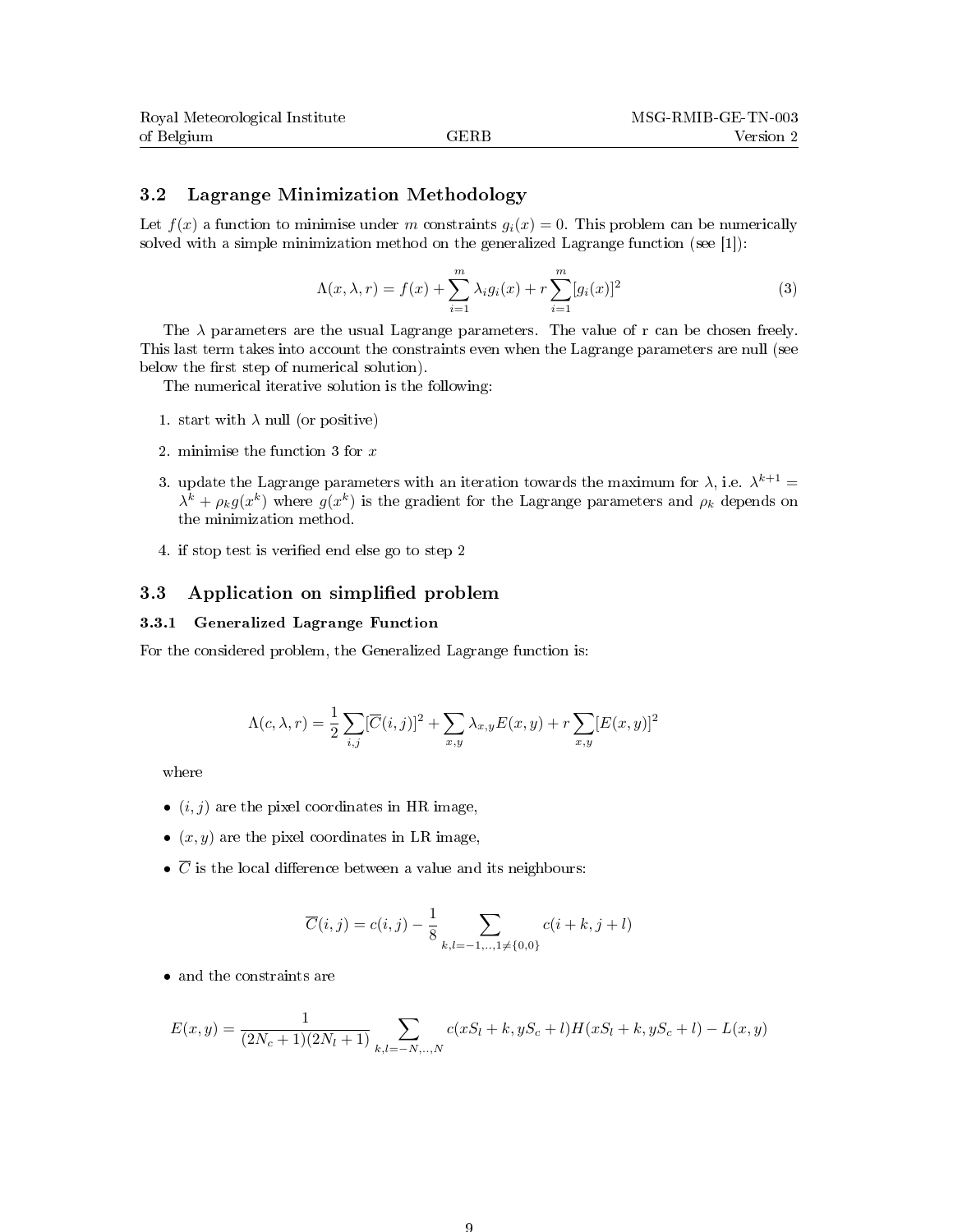#### 3.3.2 Iterative equation

The gradient of correction factor  $c(p, q)$  is for the first term of  $\Lambda(c, \lambda, r)$ :

$$
\delta_1 = \overline{C}(p, q) - \frac{1}{8} \sum_{m,n=-1,..,1 \neq \{0,0\}} \overline{C}(p+m, q+n)
$$

For the second term:

$$
\delta_2 = \sum_{x,y} \lambda_{xy} \left\{ \frac{1}{(2N_c+1)(2N_l+1)} \sum_{k,l|k+xS_l=p,l+yS_c=q} H(xS_l+k, yS_c+l) \right\}
$$

For the last term

$$
\delta_3 = 2r \sum_{x,y} \frac{1}{(2N_c+1)(2N_l+1)} \sum_{k,l|k+xS_l=p,l+yS_c=q} E(x,y)H(xS_l+k,yS_c+l)
$$

A simple gradient can be applied on the correction factors:

$$
c^{k+1} = c^k - \alpha_c(\delta_1^k + \delta_2^k + \delta_3^k)
$$

and on the Lagrange parameters:

$$
\lambda_{xy}^{k+1} = \lambda_{xy}^k + \alpha_\lambda E(x, y)
$$

This method has some drawbacks in term of stability and scalability.

The gradients  $\delta_2, \delta_3$  strongly depend on the number of terms in the sum. This number can be different and introduce strange behaviour in some areas during iterations. These areas depend on the high-to-low window size. The correction factors values of these areas are converging slower. It is always a good feature to have for every variable the same level of error and speed of convergence. When the iteration process is stopped, the error is uniformly distributed. To avoid this problem,  $\delta_2$  and  $\delta_3$  will be divided by the number of terms in their sum.

#### 3.3.3 Stop tests

The stop test usually done is based on the updating value. What is important here is not the error on the correction factor but the constraints validity and the smoothing factor. The chosen tests are:

$$
MAX \left| L(x,y) - \frac{1}{(2N_c+1)(2N_l+1)} \sum_{k=-N_l,..,N_l, l=-N_c,..,N_c} c(xS_l+k, yS_c+l)H(xS_l+k, yS_c+l) \right| < \epsilon_L
$$
  

$$
\sqrt{\frac{1}{\#c} \sum_{i,j} [C(i,j)]^2} < \epsilon_c
$$

#### 3.3.4 Initialisation

Starting from closer values to the solution improves dramatically the speed of convergence. A good estimate can be obtained using the rough estimation:

$$
c(i,j) = c(xS_l, yS_c) = \frac{L(x,y)}{\frac{1}{(2N_c+1)(2N_l+1)}\sum_{k=-N_l,\dots,N_l,l=-N_c,\dots,N_c}H(xS_l+k, yS_c+l)}
$$

and bilinear interpolation for the other correction factors.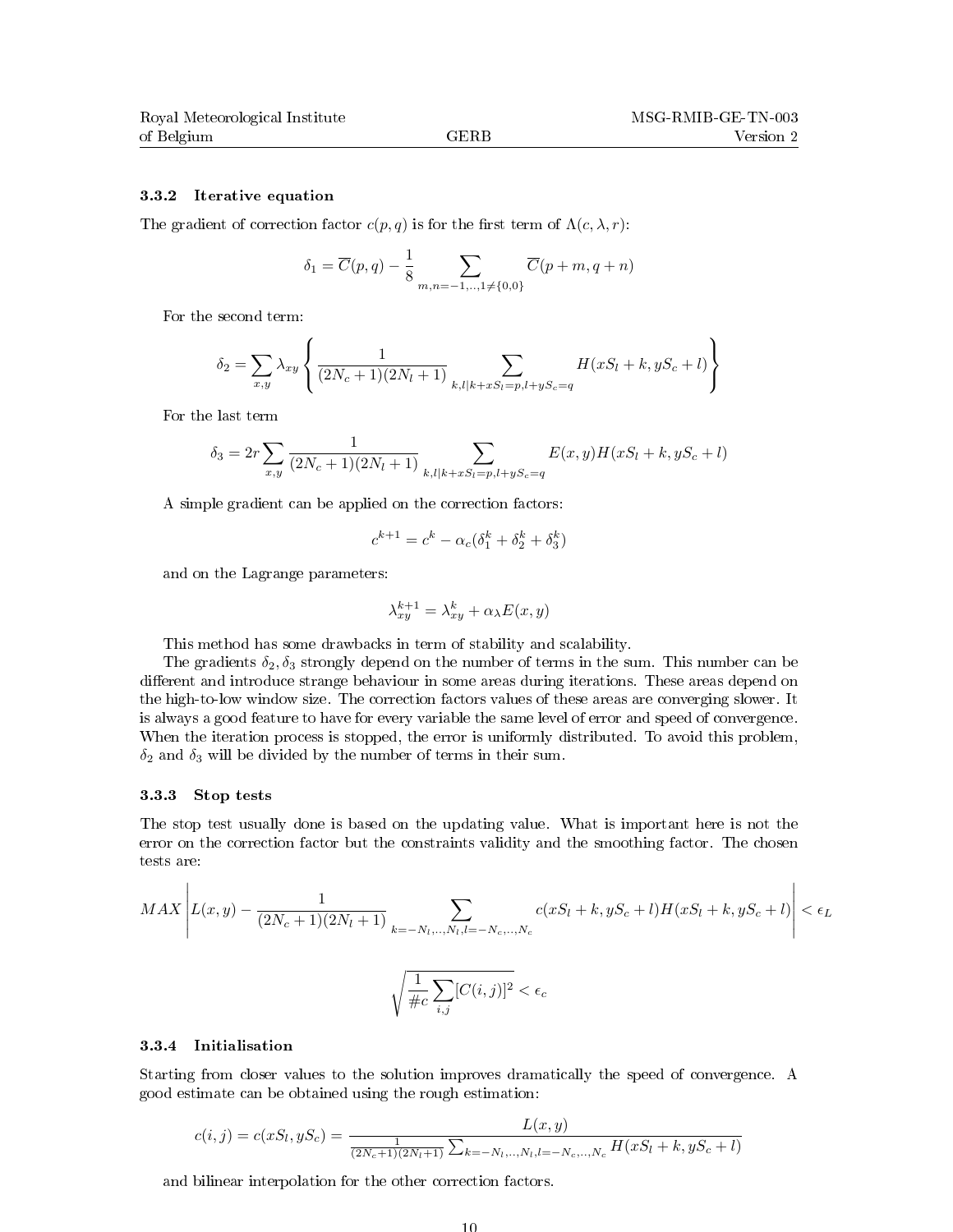#### 3.4 Testing

Included in annex B.

#### 3.5 Conclusion

Lagrangian approach succeeded to solve a simplified Resolution Enhancement problem, applied on simulated, as on Meteosat 7 images, using acceptable ressource. The extension to real RE problem seems feasible.

Three features allowing to improve the algorithm are pointed out : First, it seems essential to use initialisation. Second, it seems not useful to use the Lagrange parameters. Third, to lower computing time, only pixels that are not verifying the end tests should be updated. For the test on METEOSAT image, only 619 pixels (in low resolution) are not verifying the tests after initialisation. So about only 2% of the data should be updated since the processing is local. A good method should be to make some iterations on bad pixels and then one iteration on all the pixels and so on.

These conclusions must be verified on real configuration problem ( and applied on real SEVIRI images ).

## 4 IMPLEMENTATION ON REAL PROBLEM

#### 4.1 Introduction

Let's summarize : The aim of the process main part is to find  $cS(i, j)$ , the high (or SEVIRI) resolution correction factor, correction to the high resolution SEVIRI based flux estimates  $F_{HR}(i, j)$ , so that the down sampling of the corrected flux estimates does reproduce the low resolution GERB L20-product flux  $F_{LR}^{L2}(x, y)$ .

Comparing to the simplied approach, we will now add the time dimension and take into account of the geolocation difference.

Since the acquisition time frequency is not the same for the two instruments, the Resolution Enhancement processing is divided in two parts. First, we will work at GERB acquisition time  $t<sup>g</sup>$ . Secondly, we will working out a weighted average to get high resolution flux at SEVIRI acquisition time  $t^S$ .

As explained in the last section, the first part of the Resolution Enhancement problem, the search for the  $cS(i, j, t^g)$ , or the high SEVIRI resolution correction factor at GERB time, can be seen as a problem of minimization of function under 'm' constraints.

#### 4.2 Problem description

As explained in the simplified approach, the main part of the Resolution Enhancement problem, the search for the  $cS(i, j, t^g)$ , the SEVIRI or high resolution correction factor at GERB time, can be seen as a problem of function minimization under 'm' constraints. The function to minimise is an estimation of the roughness of the correction factors at high resolution  $cS(i,j)$ . And the 'm' constraints are the equalities between, the down sampling of the high resolution corrected ux estimates, and the low resolution GERB L20-product fluxes.

Let's denote :

- 1.  $(x, y)$  representing a GERB pixel,
- 2.  $(i, j)$  representing a SEVIRI pixel,
- 3.  $F_{LR}^{L2}(x, y)$ the low resolution GERB L20-product flux at GERB pixel  $(x, y)$ ,
- 4.  $(xS, yS)$ representing the SEVIRI pixel which geolocation is the closest from the GERB pixel  $(x,y)$  geolocation (Indeed, any GERB pixel geolocation is assuming to match with any SEVIRI pixel geolocation.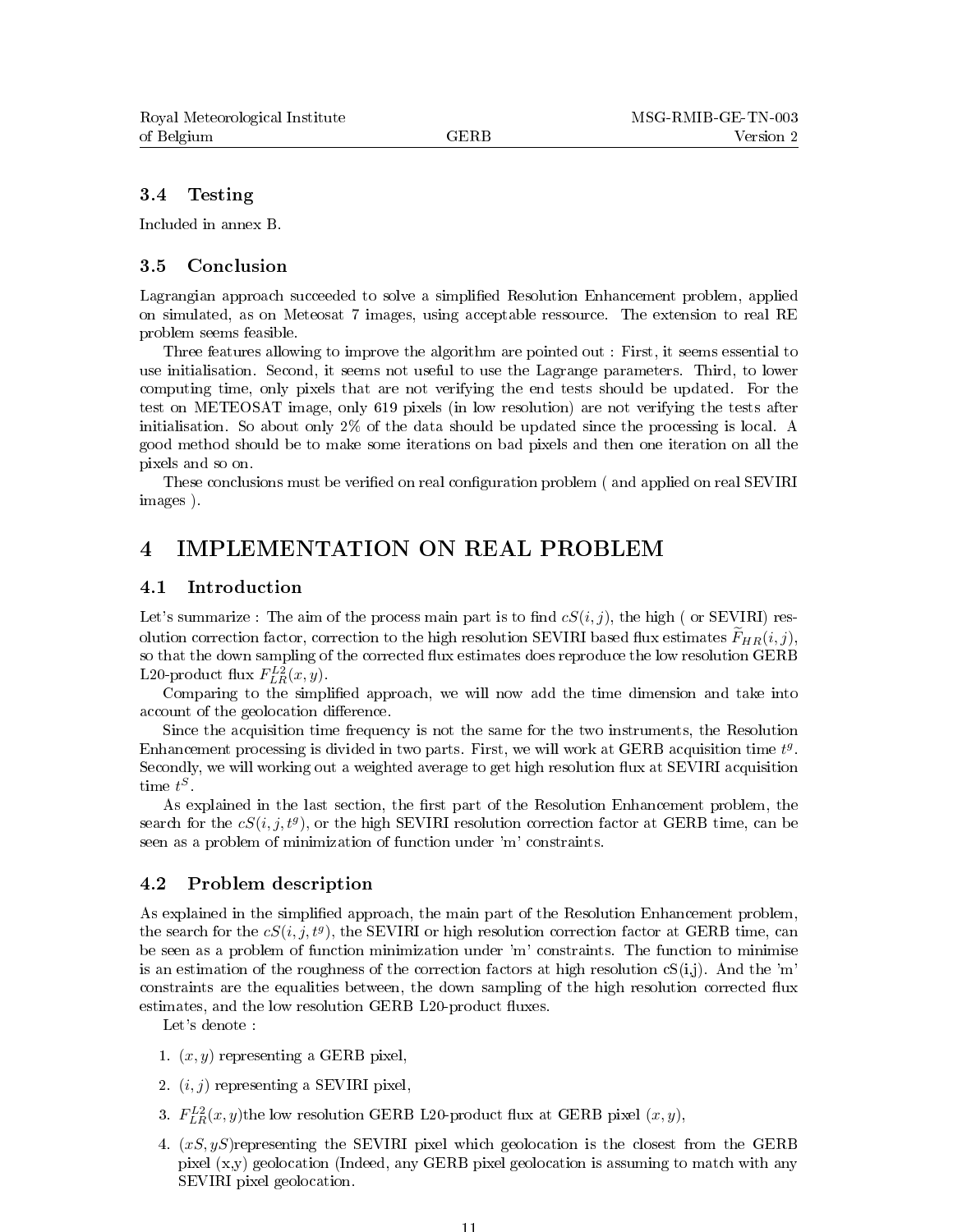- 5.  $P^{d}(i, j)$  the Point Spread Function (PSF) at pixel (i,j) for detector d.
- 6.  $cS(i, j)$  the high ( or SEVIRI)resolution Correction factor at SEVIRI geolocated pixel (i,j).
- 7. m,n=1->N sweeping the PSF area ,
- 8.  $F_{HR}(i, j)$  the high resolution SEVIRI based flux estimates for pixel (i,j)

Following this notation, the correlation or equality constraint at GERB pixel  $(x, y)$  is written :

$$
F_{LR}^{L2}(x,y) = \sum_{m,n=1}^{N} \left[ P^{d=y}(m,n) \, cS(xS+m,yS+n) \widetilde{F}_{HR}(xS+m,yS+n) \right]
$$

Since this relation should be checked at each GERB pixel  $(x, y)$ , we have a number of constraints equal to the number of GERB pixel :  $m = GERB$  IMAGE WIDTHx GERB IMAGE HEIGHT.

The function to minimize, the smoothing estimation function compares each correction factor at high resolution  $cS(i,j)$  to the mean of its 8 neighbours :

$$
function[cS(i,j)] = \frac{1}{2} \sum_{i,j} \left[ cS(i,j) - \frac{1}{8} \sum_{k,l=-1,1} (d(i+k,j+l)) \right]
$$

Minimizing this function is equivalent to impose a linear variation to the correction factors  $cS(i,j)$ .

#### 4.3 Generalized Lagrange function

The problem seen as a problem of minimization of function under 'm' constraints is then numerically solved using a simple iterative method of minimization of Generalized Lagrange Function.

For the considered real problem, the Generalized Lagrange Function is :

$$
\Lambda(cS, r) = \frac{1}{2} \sum_{i,j} (Cmean(i,j)^{2}) + r \sum_{x,y} (E(x,y)^{2})
$$

with

$$
Cmean(i, j) = cS(i, j) - \frac{1}{8} \sum_{k,l=-1,1} (d(i+k, j+l))
$$
  

$$
E(x, y) = \sum_{m,n=1}^{N} \left[ P^{d=y}(m, n) cS(xS + m, yS + n) \widetilde{F}_{HR}(xS + m, yS + n) \right] - F_{LR}^{L2}(x, y)
$$

#### 4.4 Minimization iterative scheme

The method chosen to minimise the Generalized Lagrange Function is an iterative process based on the gradient calculation :

- 1. Let's start with a first guess of the solution  $cS^{(k=0)}$
- 2. Calculate the Lagrangian gradient (at step k) :  $\delta\Lambda^{(k)}(i,j) = \frac{\partial\Lambda}{\partial c S^{(k)}(i,j)}$
- 3. Calculate next  $cS$  estimation :  $cS^{(k+1)}(i,j) = cS^{(k)}(i,j) \alpha \delta \Lambda^{(k)}(i,j)$
- 4. Go back to step 2  $(k=k+1)$ .

The choice of the step factor  $\alpha$  is of major importance for the convergence speed of this process, and will be discuss in a following section.

Let's develop the gradient of the Lagrange function  $(\delta \Lambda(i, j))$ , relative to the the correction factor at pixel  $(i, j)$ .

For the first term, we get :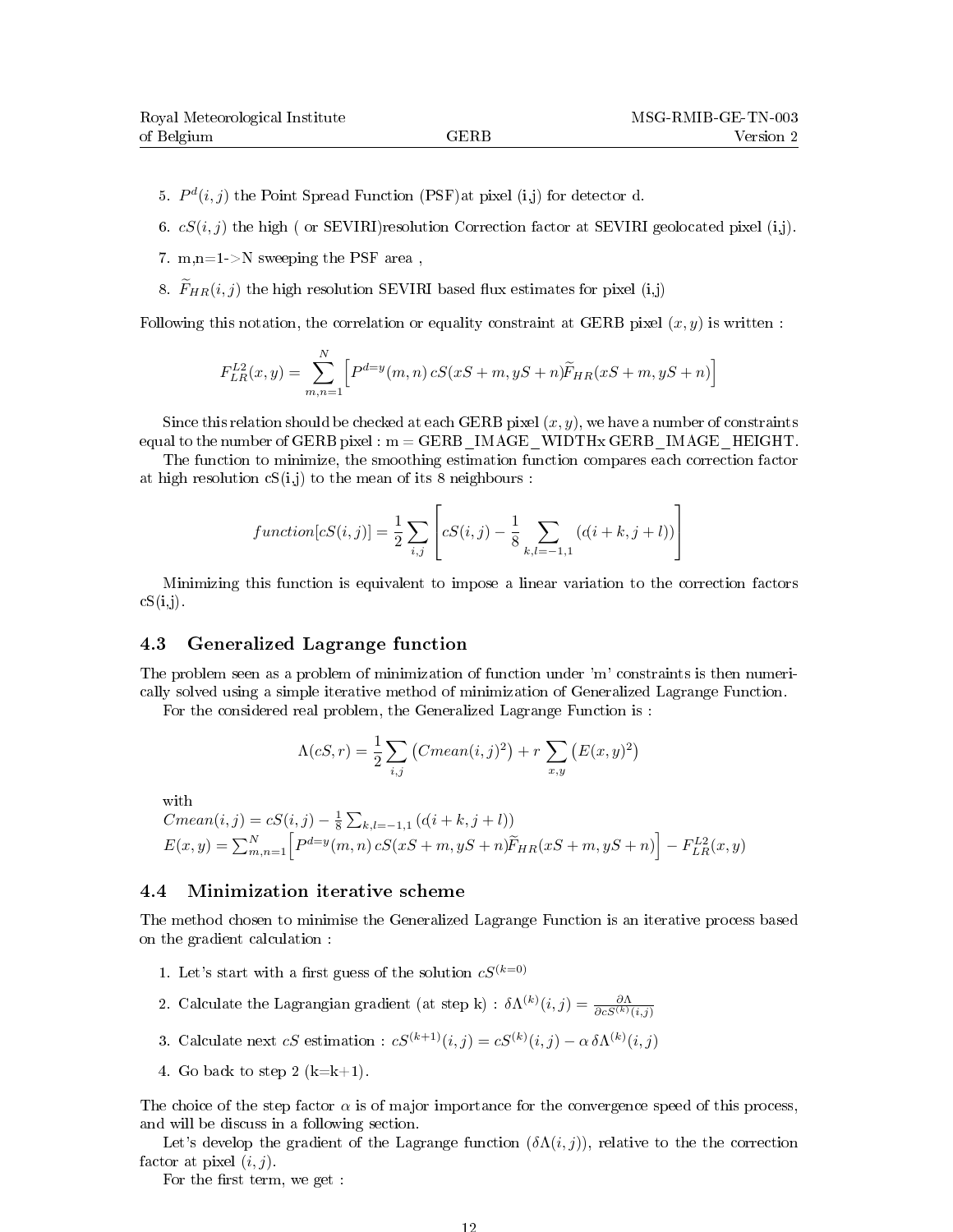$$
\delta_1 = \frac{\delta}{\delta c S(i,j)} \sum_{i,j} (Cmean(i,j)^2)
$$
  
= Cmean(i,j) -  $\frac{1}{8} \sum_{m,n=-1,1} (Cmean(i+m, j+n))$   
And for the second term, we have :  

$$
\delta_2 = \frac{\delta}{\delta c S(i,j)} \sum_{x,y} (E(x,y)^2)
$$
  
=  $2 \sum_{x,y} (E(x,y) \cdot \frac{\delta E(x,y)}{\delta c S(i,j)})$   
=  $2 \sum_{x,y} (E(x,y) \cdot \widetilde{F}_{HR}(i,j).P^{d=x}(i-xS, j-yS))$ 

with x, y such as the corresponding xS is included in  $\{i-N/2,i+N/2\}$  and yS is included in  $\{j-N/2,j+N/2\}$ 

These developments allow us to write the Lagrangian gradient as a function of Cmean and E :

$$
cS^{(k+1)}(i,j) = cS^{(k)}(i,j) - \alpha \left( \delta_1(Cmean^{(k)}) + \frac{r}{nb} \delta_2(E^{(k)}) \right)
$$

- where nb is the number of term in the sum  $\sum_{x,y}$  building up  $\delta_2$ . Indeed, we saw in the simplified approach, gradient  $\delta_2$ strongly depends of the number of term in the sum. And to avoid scalability problem, it's important to renormalize this term.
- and where r is a ponderation factor aiming to balance importance between the 2 gradient terms  $\delta_1$  and  $\delta_2$ . The choice of its value is explained in a following section (see 4.8).

#### 4.5 Initialisation

As iterative scheme, this process requires the choice of good initial values  $cS^{(0)}$ . The closer to the solution is this first solution guess, the faster is the convergence.

A good first estimation of  $cS^{(0)}(i, j)$  value can be derived from the correction factor at GERB resolution  $CG(x, y)$  computed in the GERB Processing, applying a bilinear interpolation.

 $cS^{(0)}(i, j) =$ Bilinear interpolation of the 4th  $CG(x, y)$ surrounding pixel  $(i, j)$ 

with  $CG(x, y)$  the low (or GERB)resolution Correction factor at GERB geolocated pixel  $(x, y)$ .

#### 4.6 Stop tests

The iterative process is stopped, meaning the updating value  $cS^{(k+1)}(i, j)$  is estimated close enough from one solution, when

the 2 following criteria are valid :

1. Test on the smoothing factor :

$$
\epsilon_S = \sqrt{\frac{\sum_{i,j} (Cmean(i,j)^2)}{nb(Cmean)}} < \epsilon_S^{required}
$$

2. Test the constraint validity :

$$
\epsilon_E = Max_{x,y} |E(x,y)| < \epsilon_E^{required}
$$

In the current processing version, the following values have been chosen :

| required | 0.001                  |
|----------|------------------------|
| required | $0.01 * Max(F_{HR})/2$ |

#### 4.7 Selection of parameter  $\alpha$

The  $\alpha$  parameter defines the scale of the correction step and therefore is of preeminent concern for the success of the iterative process.

Four methods to selectionnate  $\alpha$  where implemented and compared :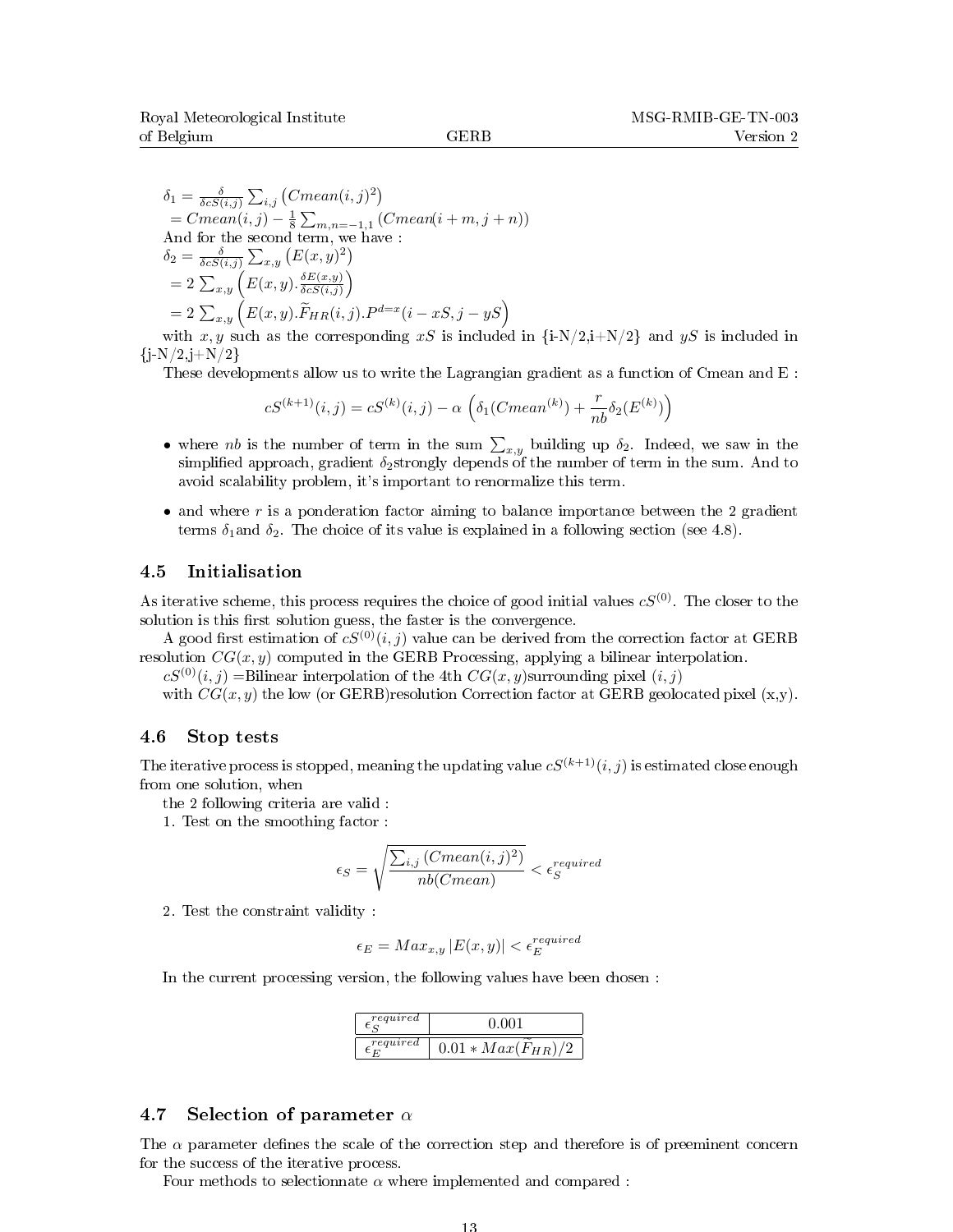#### 4.7.1 Method of constant step

The first one, the simplest, consist to choose  $\alpha$  constant for all steps. The  $\alpha$  value is fixed at the first iteration such as corrections are all inferior to  $1.5\%$ . More precisely, we evaluate the maximal value of the correction : maxcorr  $=Max_{i,j} |\delta\Lambda^{(1)}(i,j)|$ , then we take  $\alpha = \frac{0.015}{maxcorr}$ . This methods ensure stability of the iterative process but, as drawback, can be very slow.

In order to speed up the convergence, we tried other methods where αvalue is reevaluated at each iteration. The common principle is to chose among different  $\alpha$  value the one that minimises a good estimation of combined errors, without losing too much computing time.

#### 4.7.2 Estimation of combined error

#### • Analytical calculation of  $\epsilon_S$

Different values of the smoothing factor  $\epsilon_S$ , according to different avalues, can be easily and quickly calculated at the same step k, thank to the following development :

$$
\epsilon_S^{(k)} = \sqrt{\frac{\sum_{i,j} (Cmean^{(k)}(i,j)^2)}{nb(Cmean)}} = \sqrt{\frac{\sum_{i,j} (cS^{(k)}(i,j) - \frac{1}{nb(C)} \sum_{k,l} cS^{(k)}(i,j))^2}{nb(Cmean)}}{\epsilon_S^{(k+1)}} = \sqrt{\frac{\sum_{i,j} (cS^{(k)} - \alpha \delta \Lambda^{(k)} - \frac{1}{nb(C)} \sum_{k,l} (cS^{(k)} - \alpha \delta \Lambda^{(k)}))^2}{nb(Cmean)}}{\epsilon_S^{(k+1)}}}
$$
\n
$$
\epsilon_S^{(k+1)} = \sqrt{\frac{\sum_{i,j} (Cmean^{(k)} - \alpha \delta \Lambda mean^{(k)})^2}{nb(Cmean)}} \text{where } \delta \Lambda mean = \delta \Lambda - \frac{1}{nb} \sum_{k,l} \delta \Lambda
$$
\n
$$
\sum_{k,l} (Cmean^{(k)} - \alpha \delta \Lambda mean) \sum_{k,l} (Cmean^{(k)} - \alpha \delta \Lambda mean) \sum_{k,l} (Cmean^{(k)} - \alpha \delta \Lambda mean) \sum_{k,l} (Carm^{(k)} - \alpha \delta \Lambda mean) \sum_{k,l} (Carm^{(k)} - \alpha \delta \Lambda m. \sum_{k,l} (Carm^{(k)} - \alpha \delta \Lambda m. \sum_{k,l} (Carm^{(k)} - \alpha \delta \Lambda m. \sum_{k,l} (Carm^{(k)} - \alpha \delta \Lambda m. \sum_{k,l} (Carm^{(k)} - \alpha \delta \Lambda m. \sum_{k,l} (Carm^{(k)} - \alpha \delta \Lambda m. \sum_{k,l} (Carm^{(k)} - \alpha \delta \Lambda m. \sum_{k,l} (Carm^{(k)} - \alpha \delta \Lambda m. \sum_{k,l} (Carm^{(k)} - \alpha \delta \Lambda m. \sum_{k,l} (Carm^{(k)} - \alpha \delta \Lambda m. \sum_{k,l} (Carm^{(k)} - \alpha \delta \Lambda m. \sum_{k,l} (Carm^{(k)} - \alpha \delta \Lambda m. \sum_{k,l} (Carm^{(k)} - \alpha \delta \Lambda m. \sum_{k,l} (Carm^{(k)} - \alpha \delta \Lambda m. \sum_{k,l} (Carm^{(k)} - \alpha \delta \Lambda m. \sum_{k,l} (Carm^{(k)} - \alpha \delta \Lambda m. \sum_{k,l} (Carm^{(k)} - \alpha \delta \Lambda m. \sum_{k,l} (Carm^{(k)} - \alpha \delta \
$$

If we precalculate the 2 coefficients  $c_1 = \frac{\sum_{i,j} (Cmean^{(k)} \delta \Lambda^{(k)})}{nb(Cmean)}$  $\frac{(Cmean^{(k)} \delta \Lambda^{(k)})}{nb(Cmean)}$  and  $c_2 = \frac{\sum_{i,j} (\delta \Lambda^{(k)})^2}{nb(Cmean)}$  $\frac{\sum_{i,j} (\mathfrak{O} \Lambda^{\mathfrak{S}})}{nb (Cmean)}, \epsilon_S^{(k+1)}$  $S^{(\kappa+1)}$  can be evaluated for several  $\alpha$ values without waste of computing time :

$$
\epsilon_S^{(k+1)} = \sqrt{\epsilon_S^{(k)} - 2c_1 \alpha + c_2 \alpha^2}
$$

• Local evaluation of the correlation constraint  $\epsilon_E$ 

Since time to fully compute the correlation constraint  $\epsilon_E$  is very expensive, correlation constraint is evaluated, for different  $\alpha$ values, locally (We note  $\epsilon_E^*$ ). Meaning the influence of this different  $\alpha$ values, on the correlation constraint, is not checked at all the GERB pixel  $(x,y)$ , but only at M GERB point. These M GERB points are selected at the next iteration, there are those where the correlation relation was the worst. (e.i. pixel  $(x,y)$  where  $|E(x, y)|$  is maximum)

Finally, in order to get one estimation of error, these two errors factors  $(\epsilon_E^*$  and  $\epsilon_S)$  are combined with the ponderation factor  $r : \epsilon_{combined}^*(\alpha) = \epsilon_S(\alpha) + r \epsilon_E^*(\alpha)$ . Among all the tested avalues the one minimizes  $\epsilon_{combined}^*(\alpha)$  is selected and then applied to the full image.

Based on this combined error estimation, 3 different methods were tested, different because of the choice of the tested  $\alpha$  values.

#### 4.7.3 Method of the N regularly spaced values

This methods consist to make a selection among N  $\alpha$  values taken regularly spaced in the range  $[0, \alpha_{MAX}]$ , with  $\alpha_{MAX}^{(k)} = \frac{0.05}{maxcorr(k)}$ .

More precisely,  $\epsilon_{combined}^*(\alpha)$  is computed for N  $\alpha$ values :  $\frac{1}{N} \alpha_{MAX}, \frac{2}{N} \alpha_{MAX}, ..., \frac{N-1}{N} \alpha_{MAX}, \alpha_{MAX}$ Then, the  $\alpha$  value minimizing  $\epsilon_{combined}^*(\alpha)$  is kept out.

#### 4.7.4 Recursive bracketing method

As an improvement of the last method, here we also search for the best  $\alpha$  value in a given bracket  $[0,\alpha_{MAX}]$ , but using an iterative process we get, for the same computing time, i.e. the same number of  $\epsilon_{combined}^*(\alpha)$ computation, a more precise result. This methods consist to divide by 2, at each step, the size of the bracket assuming to include the best  $\alpha$ . The subbracket selection requires at each step 2 calculations of  $\epsilon_{combined}^*(\alpha)$ . The iterative process is stopped, either after a fixed number of iteration, or when the size of the bracket reaches the required precision.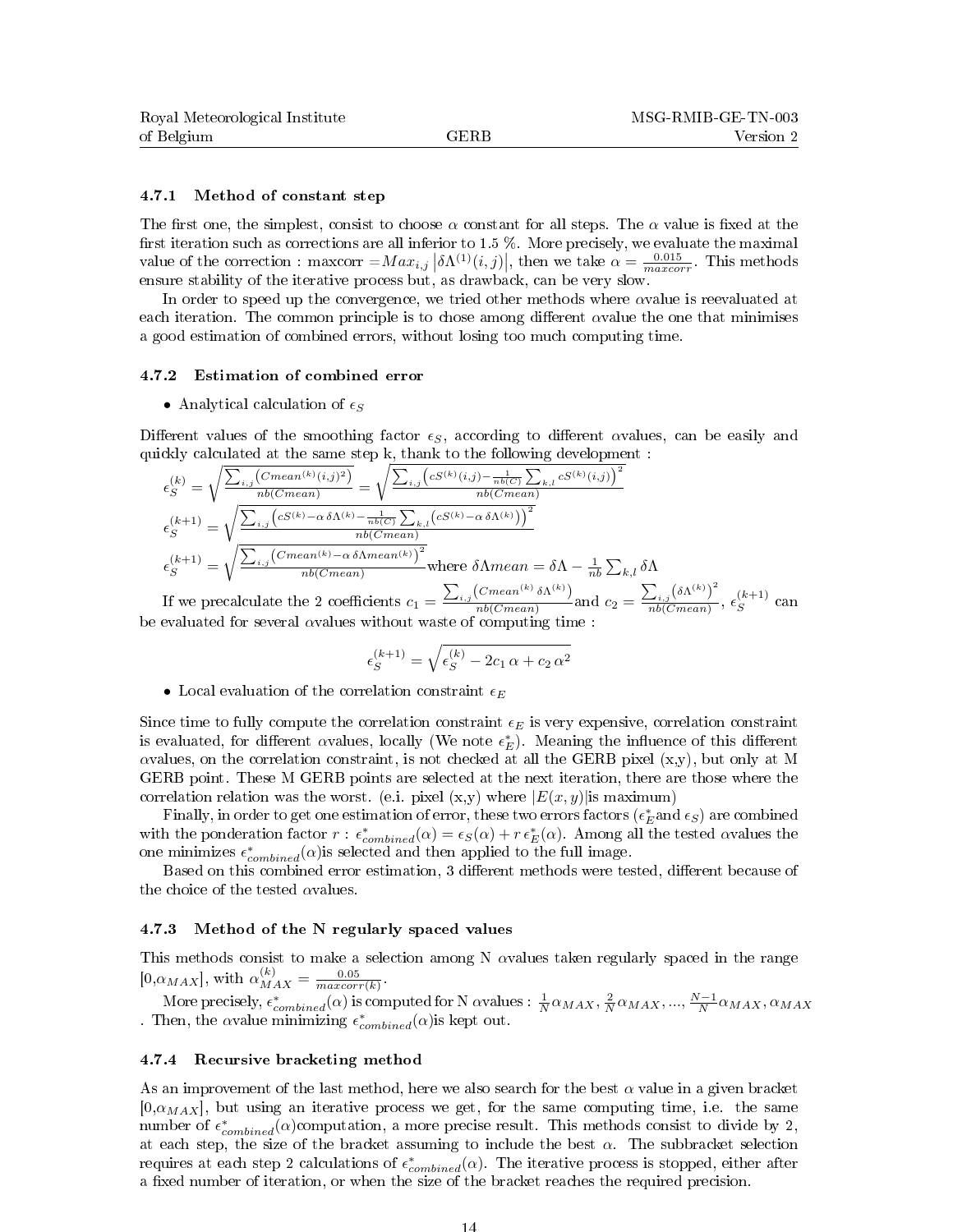#### 4.7.5 Golden Section Search

Golden section search is an iterative method to quickly isolate the minimum of a function ( for instance  $f(\alpha)$ ) in a given bracketing triplet of abscissas  $(\alpha 1, \alpha 2, \alpha 3)$  (ref. [2] : Numerical recipe in C). At each step, the routine reduces the bracket size until the bracket reaches the required precision.

From an external point of view, this minimization method looks more efficient than the last one. But, for our specific case of minimization, several tests show us the opposite. The first problem in our case is that we don't minimise the real function, the full error calculation  $\epsilon_{combined} = \epsilon_S + \epsilon_E$ , but a local estimation of the error function  $\epsilon_{combined}^*$ . Since this minimum search is not rigorous, we have to limit the first bracket, we take  $[0,\alpha_{MAX}]$ . The second problem of this method is that its efficiency is based on an initial bracket really including a minimum, therefore, when choosing the first bracket as  $[0, \alpha_{MAX}]$ , we are never sure we bracket a minimum of  $\epsilon_{combined}^{*}(\alpha)$ .

#### 4.7.6 Conclusion

After several tests on simulated, and on real Eumetsat images, we chose the recursive bracketing method as the more efficient regarding to computing time savings.

### 4.8 Ponderation factor r

The factor r is aiming to balance the importance between the 2 terms of the Generalized Lagrange function :

$$
\Lambda(cS, r) = \frac{1}{2} \sum_{i,j} (Cmean(i,j)^{2}) + r \sum_{x,y} (E(x,y)^{2})
$$

The choice of a well fitted ponderation factor  $r$  is of major importance for the convergence of our iterative process[1]. On one hand, if r is chosen too big the problem becomes wrong conditionned and generate numerical difficulties. On the other hand, r must be chosen big enough to reach an optimal solution (e.i. to reach low enough value of E).

We can also see the balance role of the factor r at an other level. The factor r is ponderating the 2 parts of the correction applied to cS, through the Lagragian gradient :

$$
cS^{(k+1)}(i,j) = cS^{(k)}(i,j) - \alpha \left( \delta_1(i,j) + \frac{r}{nb} \delta_2(i,j) \right)
$$

The first part  $(\delta_1)$  is corresponding to the smoothing constraint, and the second part $(\delta_2)$  is corresponding to the correlation constraint.

Intuitively, it seems good to ponderate the 2 parts of the correction, at each step, proportionally to ratio between the 2 errors factors at this step.

With others words, if the correlation criterion  $(\epsilon_E)$  is less satisfied than the smoothing criterion  $(\epsilon_S)$ , the correction part relative to the correlation constraint( $\delta_2$ ) must be bigger than the first part $(\delta_1)$ , in the same rate.

So, we should chose  $r$  such as we get grossly at each point  $(i,j)$ :

$$
r\frac{\delta_2}{\delta_1} = \frac{\epsilon_E^{rel}}{\epsilon_S^{rel}}
$$
 with  $\epsilon_E^{rel} = \frac{\epsilon_E}{\epsilon_E^{required}}$  and  $\epsilon_S^{rel} = \frac{\epsilon_S}{\epsilon_S^{equired}}$ 

Several tests on simulated data and on Eumetsat images [see : Developping and validation tests in annex C] show us to chose :

$$
r = \frac{\frac{\overline{|E^*|}}{\epsilon_E^{required}}}{\frac{\epsilon_S}{\epsilon_S^{required}} \cdot \frac{\|\delta_1\|^2}{\overline{|\delta_2|}}}
$$

where :

• 
$$
\|\delta_1\|^2 = \sqrt{\frac{\sum_{i,j} (\delta_1(i,j)^2)}{nb(\delta_1)}}
$$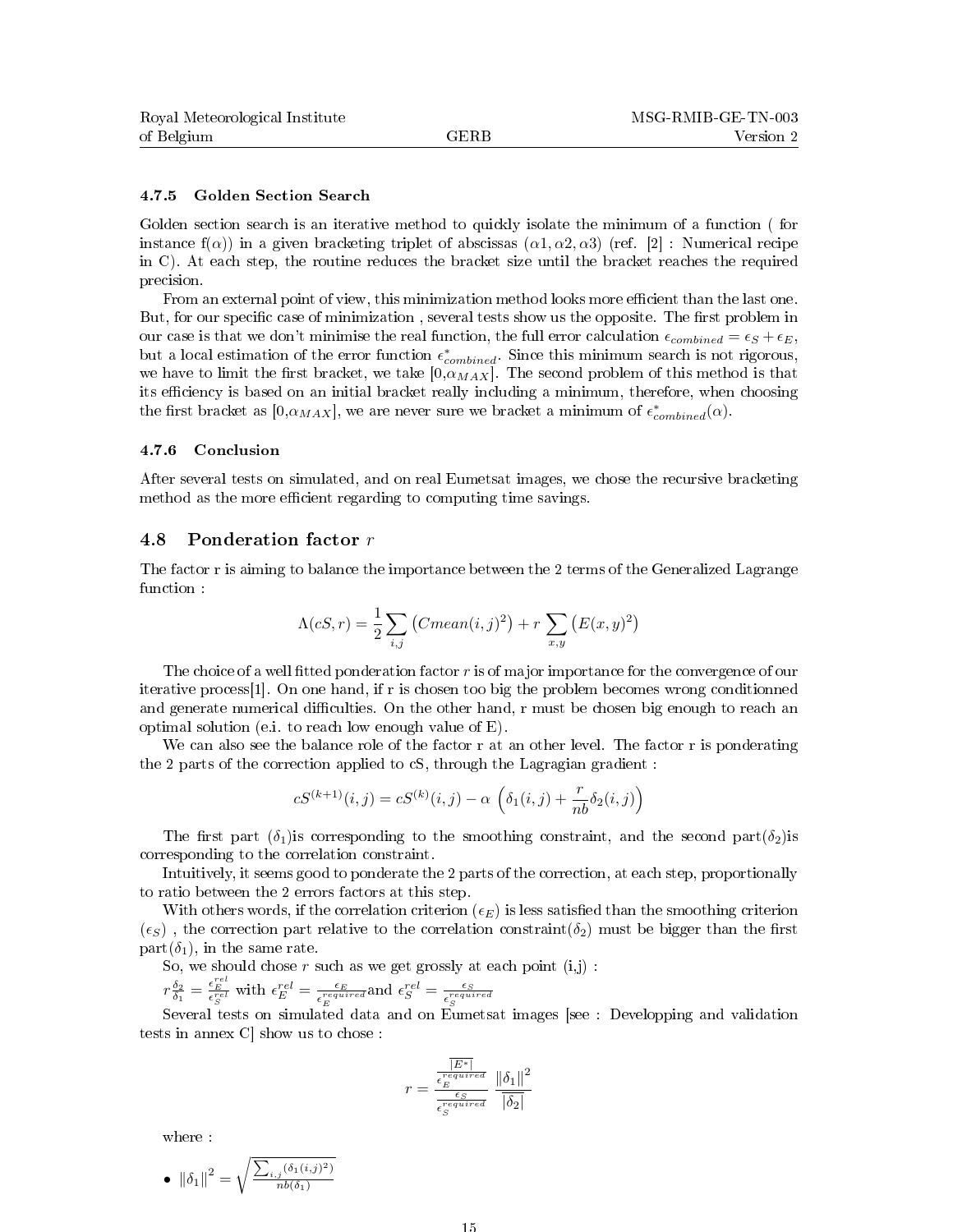\n- \n
$$
\overline{\left|\delta_{2}\right|} = \frac{\sum_{i,j} \left|\delta_{2}\right|}{nb(\delta_{2})}
$$
\n
\n- \n $\overline{\left|E^{*}\right|} = \frac{\sum_{x,y} \left|E^{*}\right|}{nb(E^{*})}$ \n with  $x, y$  such as  $\left|E(x, y)\right| > \epsilon_E^{required}$ \n
\n

#### 4.9 Convergence improvement attempts

In order to reduce the global computing time of the  $RE$  process, we tried, through different ways, to reduce, either the number of calculation at each iteration, or the total number of iteration, meaning speed up the convergence.

#### 4.9.1 Method of the conjugated gradient (or Flechter and Reeves method)

In stand to correct the factors cS at the step k in the direction of the Lagrangian Gradient at this step  $\delta\Lambda^{(k)}$ ,we take into account of the gradient direction at the step k-1, and we combined both directions. The algorithm described below become :

- 1. Start with a first guess of the solution  $cS^{(0)}$  and  $D^{(0)} = \delta \Lambda^{(0)} = \frac{\partial \Lambda}{\partial c S^{(0)}}$
- 2. Calculate next  $cS$  estimation :  $cS^{(k+1)}(i,j) = cS^{(k)}(i,j) \alpha D^{(k)}$
- 3. Calculate next Lagrangian gradient :  $\delta \Lambda^{(k+1)}$  and the next conjugated gradient  $D^{(k+1)} =$  $\delta \Lambda^{(k+1)} - \frac{\|\delta \Lambda^{(k+1)}\|^2}{\|\delta \Lambda^{(k)}\|^2}$  $\frac{\delta \Lambda^{(k)}\, \|}{\left\|\delta \Lambda^{(k)}\right\|^2}\delta \Lambda^{(k)}$
- 4. Go back to step 2.

This method sometimes allow us to reach a convergence speed faster than with simple gradient algorithm. The required critera are verified after less iteration. As drawback, the conjugated gradient calculation requires a bit more storage and a little bit more computing time at each iteration. For the tested cases, the increase of RAM storage ( 1 high resolution image) is acceptable. But the computing time increase is higher than the time savings with less iteration. So we decided to not keep this method.

#### 4.9.2 Limitation of the correction area

An other idea to save computing time is to limit the number of points  $(i,j)$  where  $cS(i,j)$  is updated. By this way we reduce the number of point where  $\delta\Lambda(i, j)$  is computed, one of the more timeexpensive calculation.

During the first iterations, the factor  $cS$  is updated at all the SEVIRI pixel (i,j), and so,  $\delta\Lambda^{(k)}$ must be calculated at all the SEVIRI pixel. Then, when the number of points where the correlation criterion is not satisfied, is inferior to a specified value (for example 50), the factor  $cS$ and the gradient  $\delta\Lambda$  are updated only at the pixels (i,j) located in the neighbourhood of this bad  $\epsilon_E$  values (i.e. in PSF area where  $\epsilon_E(x, y) < \epsilon_E^{required}$ ). So during the last iterations, we save a big part of the time used to compute  $\delta \Lambda$ .

## 4.9.3 Updating  $\epsilon_S^{required}$

Despite the limitation of the correction area during the last iterations, computing time remains too long for some configuration of tested images. In these case, we save computing time by lowering our smoothing requirement. After N (for example  $N=15$ ) iterations interval, the smoothing error required  $\epsilon_S^{required}$  is incremented.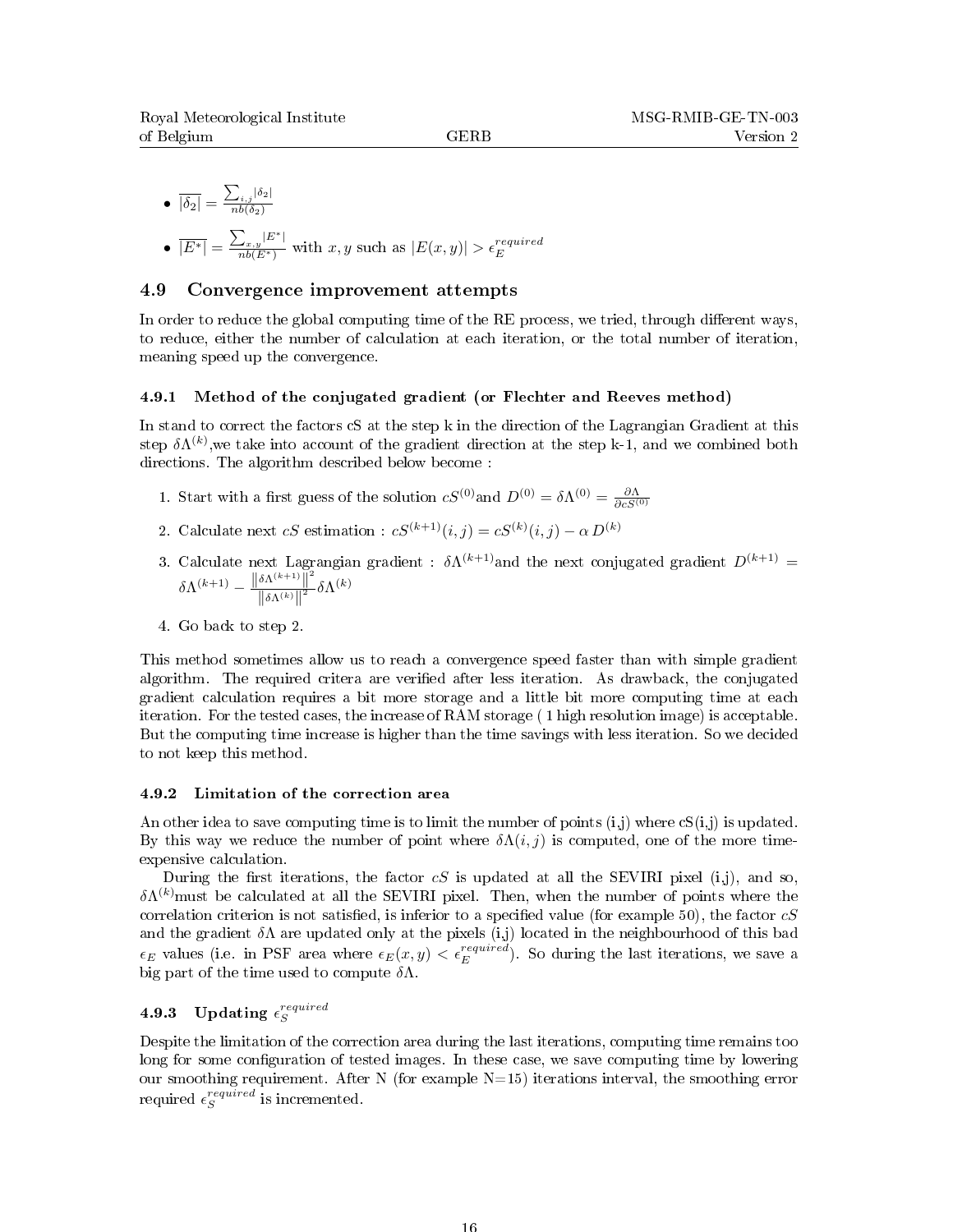### 4.10 Algorithm scheme

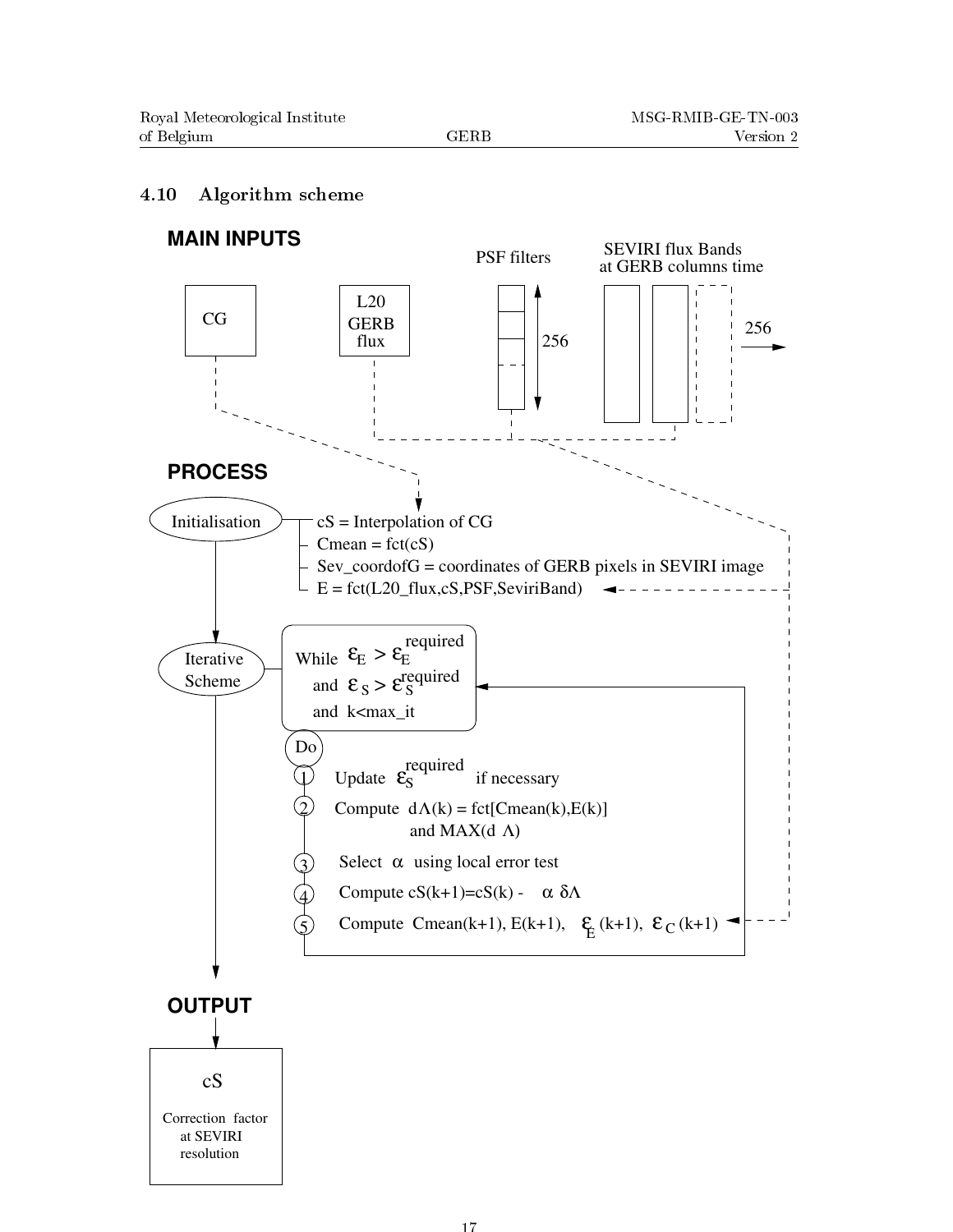For more detail about program structure, see Annex A.

#### 4.11 Testing

Included in annex C.

### 5 Resolution Enhancement averaged at SEVIRI time

The first part of the Resolution Enhancement system, described in section4, gives as output the high (or SEVIRI) resolution correction factor at GERB time :  $cS(i, j, t<sup>g</sup>)$  . In the second part we will average these estimations at GERB time to SEVIRI time, and then compute the final output, the L2 high resolution corrected flux averaged at SEVIRI time  $F_{HR}^{L2}(i,j,t^s)$ .

#### 5.1 Correction ratio time averaging

At each SEVIRI pixel (i,j), a weighted average on 15 minutes (according to SEVIRI image acquisition period) is worked out.

$$
c S(i,j,\overline{t_{ij}^s})=\sum_r \left[I(\overline{t_{ijr}^g})\,c S(i,j,t_{ijr}^g,g_{ij}^s)\right]
$$

With :

 $\overline{t_{ij}^s}$  means time average on 15 minutes surrounding the acquisition time of SEVIRI pixel (i,j) at slot r.

 $\overline{t_{ij}^g}$  represents a time period of 5min14 surrounding the acquisition time according to SEVIRI pixel  $(i,j)$  at GERB slot r.

The weighting factor  $I(\overline{t_{ijr}^g})$  is taken proportional to overlap factor of time period  $\overline{t_{ijr}^g}$  on time period  $\overline{t_{ij}^s}$  .

### 5.2 Multiplication to get level 2 high resolution flux

Finally, the level 2 high resolution flux products can be calculated at each SEVIRI pixel  $(i,j)$  as a multiplication :

$$
F_{HR}^{L2}(i,j,t^s) = cS(i,j,t^s) \widetilde{F}_{HR}(i,j,t^s)
$$

It's maybe important to notice that only the correction factor is averaged, and then multiplied to the high resolution SEVIRI based flux estimation at SEVIRI acquisition time  $t<sub>S</sub>$ . So the resulting corrected high resolution flux is a 'snapshot' flux instead of a real average flux.

This final output is stored in directory L20\_SEVIRI/L2S\_SF (or L20\_SEVIRI/L2S\_TF) with a file name following the convention

L2S SF <date> <version>.rma (or L20 TF <date> <version>.rma).

### References

- [1] Michel Minoux, "Programmation mathematique",Dunod,1983.
- [2] Press, Teukolsky, Vetterling, Flannery, "Numerical recipes in C", Cambridge University Press, v.2 1992.
- [3] S.Dewitte, "RGP: Overview ", RMIB technical report, MSG-RMIB-GE-TN-4,1999.
- [4] L.Gonzalez, A.Hermans, "RGP: GERB Processing", RMIB technical report, MSG-RMIB-GE-TN-6,1999.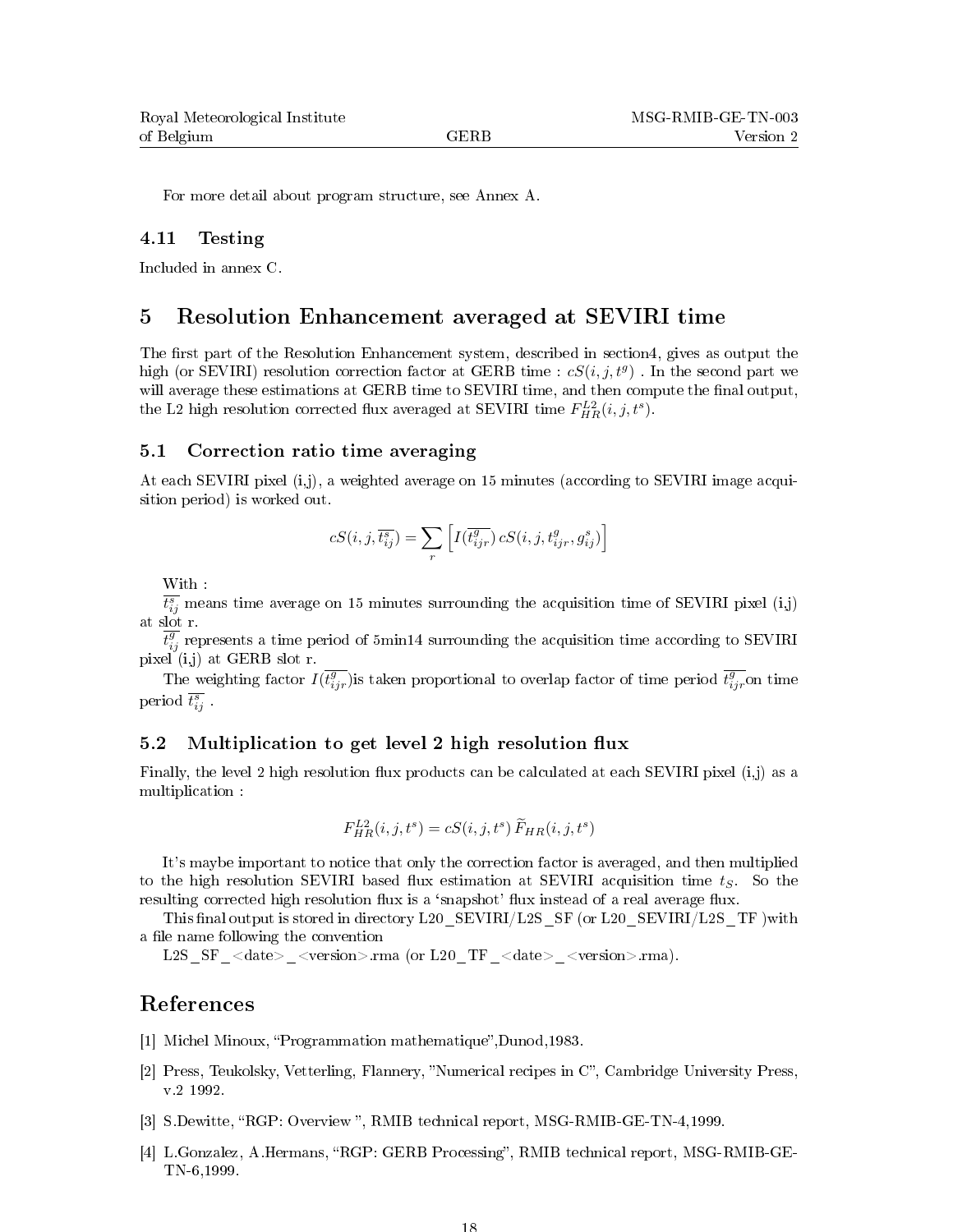- [5] N.Clerbaux, S.Dewitte, "RGP-SP: Spectral Modelling ", RMIB technical report, MSG-RMIB-GE-TN-5,1999.
- [6] N.Clerbaux, S.Dewitte, "RGP-SP: Scene Identification", RMIB technical report, MSG-RMIB-GE-TN-7,1999.
- [7] N.Clerbaux, S.Dewitte, "RGP-SP: Angular Modelling ", RMIB technical report, MSG-RMIB-GE-TN-8,1999.